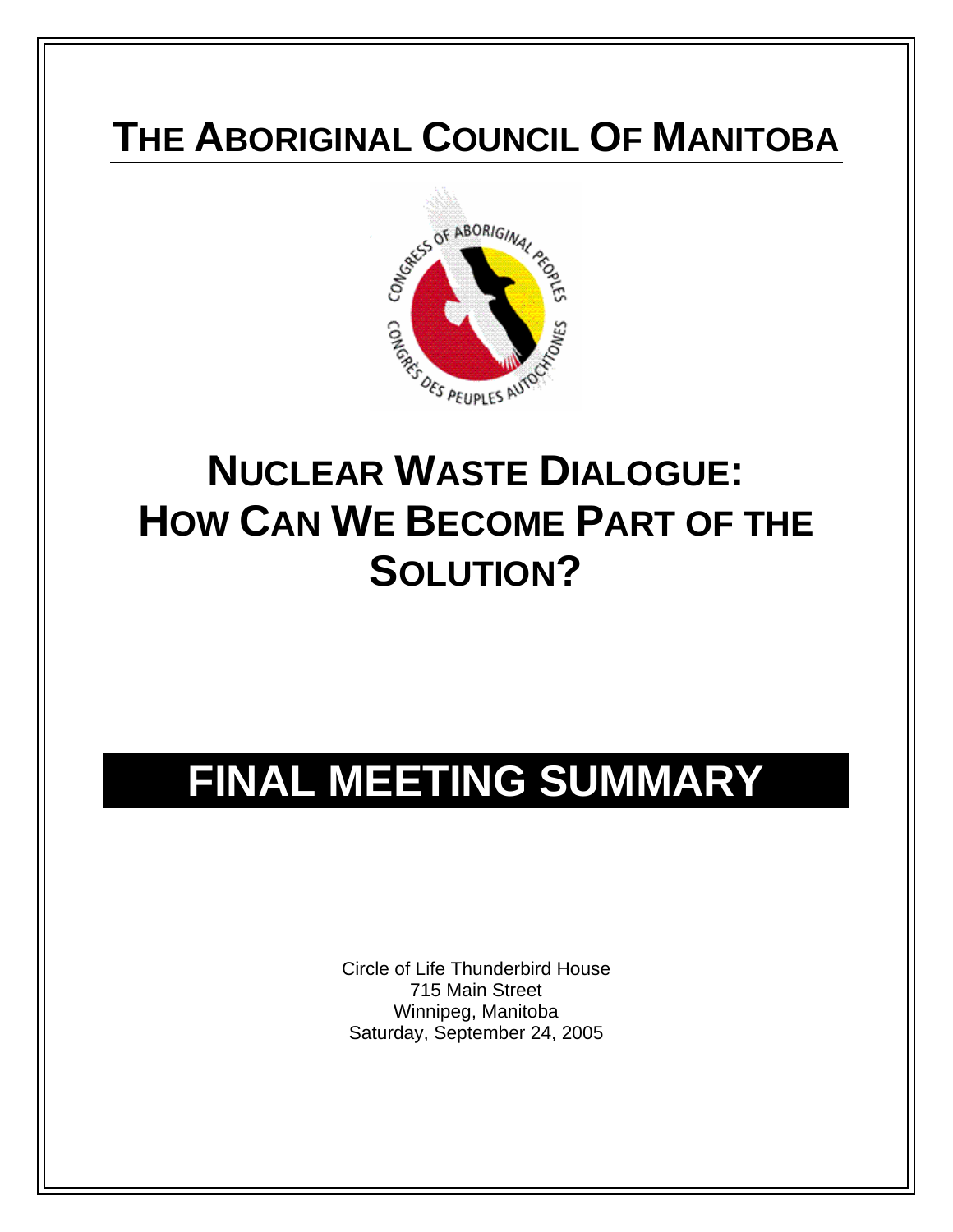- **8:30 a.m. Conference Opening & Registration**
- **9:00 a.m. Opening Prayer**

#### **9:10 a.m. Opening Remarks: Norman Meade, Facilitator**

#### **9:20 a.m. Introductions**

**Norman Meade:** I want to thank you for the introductions. I want to say that as we went around the room, I could feel the knowledge and expertise and wisdom that we have among us here. You know its amazing what you have when you put us all together in a circle like this and how we can come together and share freely and openly about who we are and what we bring to this circle. I really feel good about that because the connection of us as Aboriginal people has to be there. We have to connect with other and everything that's out there. That's what environment is all about and that's why we're here to talk about the subject of nuclear waste and what should our involvement be.

One thing we know for sure is that this is not going to go away very soon, you know that and nuclear waste is going to stay for a very long, long, long time; longer than me and longer than you. We can go away, we can back off and say we don't want to be apart of it but we know it's not the answer to say we want to back off and not be involved. That's why I encourage you today to think about our involvement. We know haven't got the answers…*(inaudible)*…but we do know one thing and that's that we can have involvement in this process, we can be involved.

Dr. Edwards traveled from Montreal and he is going to show us some pictures here and give us a bit of background from his work and expertise in nuclear waste. He has been around the country and been apart of other Aboriginal discussions that went on. I am going to turn it over to Dr. Edwards, he may be asking us to get up and look at some of the pictures that he brought so you can get a better idea of where we're at. We'll do that up until 10:30 and have a break then. Feel relaxed and feel like this is you're home for the day. Thank you.

#### **9:30 a.m. Presentation**

#### **Dr. Gordon Edwards (President, Canadian Coalition for Nuclear Responsibility):**

Thank you once again for inviting me it's really good to be here. I graduated from the University of Toronto in Mathematics, Physics and Chemistry back in 1961; where I got a gold medal in physics and mathematics. Since then I have gone on and become a professor of Mathematics and Science at Vanier College in Montreal. Around 1970, I found about this problem with nuclear waste from nuclear reactors and I was quite shocked because despite my scientific education, I didn't even know these wastes existed let alone what they were or how long they were dangerous or what makes them dangerous and etcetera. Around the same time, a few years later, India exploded its first atomic bomb, and that was another shock to a lot of Canadians because they used Canadian technology to do this. Up until that time I, along with most other Canadians, really believed that there was simply no connection between atoms for peace – nuclear power for peaceful purposes – and nuclear power for military purposes. So it turns our there are a lot of things that are not well understood by even scientists.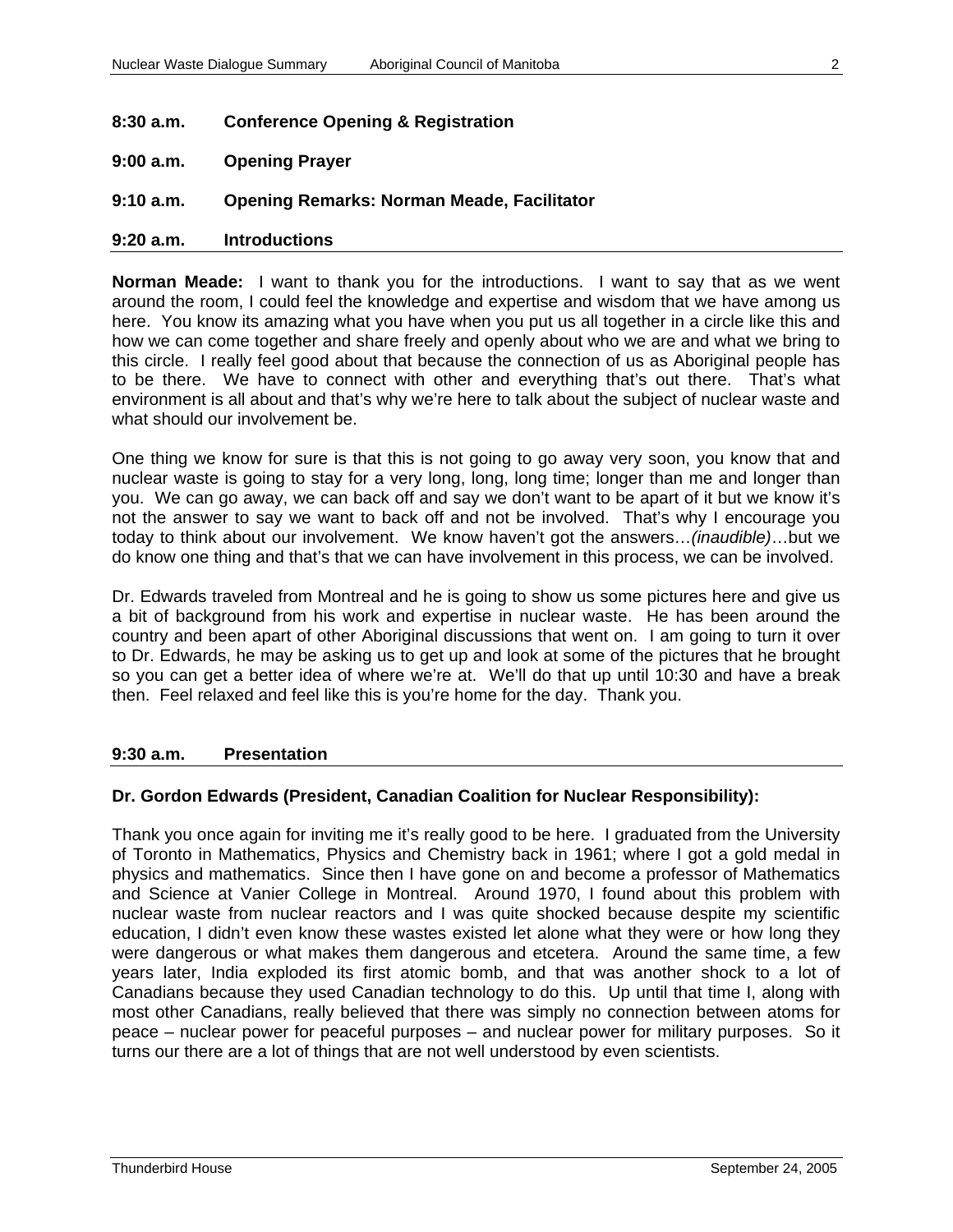Around 1975, I was one of five founding members for the Canadian Coalition for Nuclear Responsibility. Our mission is really to try and help people to understand these issues better because if you understand the problem, you can deal with it in a very sensible way. We have a website with a lot of information on it, you're welcome to have a look at it and it's really quite extensive, its [http://www.ccnr.org](http://www.ccnr.org/). I am going to give you all a copy of a critique I have written on behalf of our organization of the Nuclear Waste Management Organization's (NWMO) proposal.

I know that some of you are well aware of the NWMO and some of you may know very little about it so just briefly if I could give a very quick history. We started producing this waste material in 1945 in Canada, right after World War II. That's been produced continuously up until the present time but it wasn't until 32 years later, in 1977, that the government of Canada actually acknowledged that the waste was a serious problem and will be around for literally millions of years and remain toxic and dangerous. So it took a long time for the government of Canada to admit this was a serious problem.

The next year in 1978, there was an Ontario Royal Commission on Electric Power Planning, and because Ontario depends so much on nuclear power, a lot of their work dealt with nuclear power. So much so that they issued a special report on nuclear power in 1978 and it was called *"A Race Against Time"* and at that point they kind of through the gauntlet down on the nuclear industry because they said that if they can't really prove that they have safe method of managing this stuff, there shouldn't be anymore nuclear reactors built. In other words they recommended a moratorium on building of nuclear reactors unless this problem could be solved and they put a deadline of 1985, which of course is long since pasted.

So from that point forward, the nuclear industry realizes that at least getting the appearance of a solution, if not a real solution, is essential for the continuation of the industry and that gives a kind of urgency. In that same year of 1978, is when the government of Canada signed an agreement with the government of Ontario to go ahead and do the research to try and prove it, to prove that burying it in the Canadian Shield, which is their idea, and close it up again, to prove that this is safe. So they spent 15 years and the work was done right here in Manitoba, right up at Pinawa at the Whiteshell Nuclear Research establishment and as you've heard or as you know there was an underground research laboratory was excavated near the town of Lac du Bonnet, about 500 meters down in excavated chambers and there are photos of it over there. After 15 years of research and \$700 million dollars of expenses, they then put forward an environmental impact statement saying we think we've proved this was a safe method.

At that point, there was an independent environmental review panel which looked at all of this evidence and they spent 10 years looking at all the evidence and they're final verdict was that although the idea was interesting it was not yet proven safe in all respects. They made a lot of progress and established a lot of interesting results but they really hadn't achieved proof that this would be safe forever. They recommended at that time, this panel (called the Seaborn Panel), in 1998 now, that there should be an independent agency – that means independent of the nuclear industry – to look into what to do with the nuclear waste. They wanted it to be independent of the industry because they perceived a conflict of interest; the nuclear industry has a corporate interest in trying to present a solution so they can continue to operate their nuclear reactors and continue to build more.

As a matter of fact, what the Chrétien government did is establish a Nuclear Waste Management Organization (NWMO) 3 years ago, which is totally owned by the nuclear industry. The only board members on the Board of Directors of the NWMO are the people that produce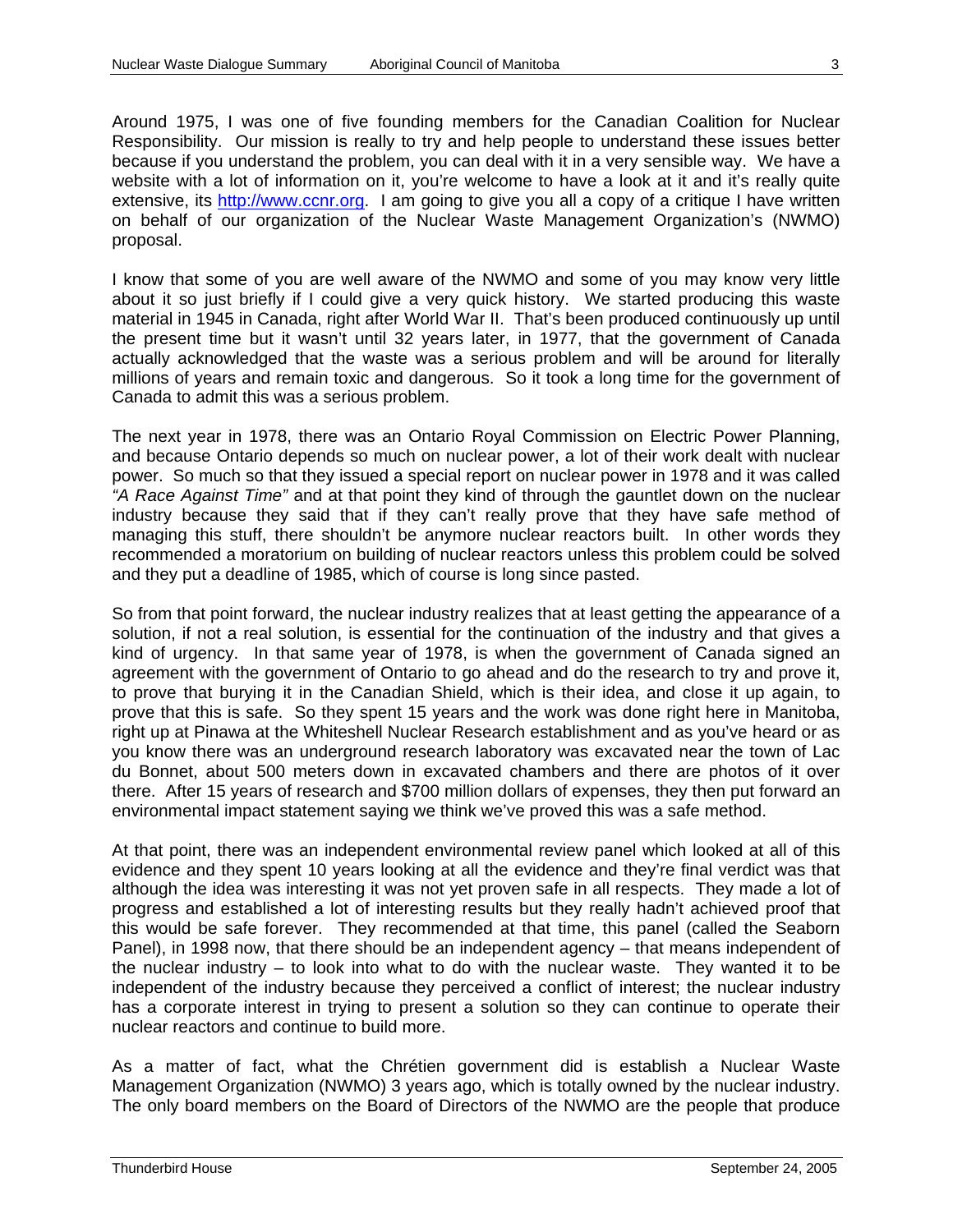nuclear waste, namely Ontario Power Generation (about 20 reactors), Hydro Quebec (1 reactor) and New Brunswick Power (1 reactor). So this NWMO has been going around talking to people and saying what do you think we should be doing with this nuclear waste. This is kind of an odd thing when you think about it because why on earth would an industry go around asking people what they think they should be doing with their most toxic waste, you think they would have a plan and wouldn't have to go and ask people what they think. I believe the purpose of this is to achieve a kind of or at least an appearance of a consensus so that if you can then say well we listened to Canadians, this is what Canadians want and therefore when we go ahead and do it, we're only doing what the public wants. So from a certain more cynical point of view, you could say this could been seen as passing the buck a little bit, it's basically saying that this is what Canadians want us to do so heck we're going to do what they told us to do.

The one thing that became apparent however is that they don't ask a question that is often asked by people at these meetings, which is why are we producing this stuff and why are we continuing to produce this stuff. They say that's not in our mandate, our mandate is to simply look at where we should put it and not whether we should be producing it, that's not our job. So the funny situation arises where you're allowed to discuss where to put the stuff but not allowed to discuss whether we should have been producing the stuff in the first place or whether we should continue to produce it at this point in time.

Now the NWMO presented people with 3 main options - they said okay, do you choose A, B &C? A is lets leave the waste where the reactors are. For how long, a million years? Obviously that's not a very sensible thing, in fact that's just the status quo so why do they have to ask people about that? The second option is should we take it away from where the reactors are and put it in one central location? Whoops, that could be in your backyard, it could be somebody else's backyard, but it's bound to be in somebody's backyard right. And the third thing is should we leave it on the surface or should we put it deep down underground? Of course given that choice people will think its probably better underground than on the surface.

So what the NWMO did is published a draft report in the spring of this year and they're going to publish their final report in about a month. They got to finish a final report by November 15<sup>th</sup> and send it to the Minister of Natural Resources in Ottawa and then the government of Canada has to make a decision as to what direction Canada is going to go in with regard to these wastes. What they recommend is, is that you know what, those 3 options we talked about are really just 3 steps in one option, which is basically, leave at the reactor site for a period of time – which you have got to do anyway – then move it to a central location when you can – which you're going to have to do anyway if you want to bury it – and then finally, bury it. But they say let's just take our time and take 300 years to do this and it's going to cost 24.4 billion dollars. That's an enormous amount of money, when do you ever hear 24 billion dollars thrown around.

What I'd like to do and I know the main purpose of today is to get a lot of your views but however it may be helpful to get a little guided tour through the nuclear fuel chain, as we call it, to see where this stuff comes from, what it is, why its so problematic because in the NWMO report there is no history and you really don't get a sense either of what is the harmfulness of this stuff and it remains mystifying. With you're permission, I'd like to ask everybody to get up and come on a guided tour of these photographs, which were taken by one of my colleagues and board members of the CCNR, he's a prize winning photographer and has published some books, his name is Robert Del Tredici, and these are his photos.

#### **PHOTO TOUR:**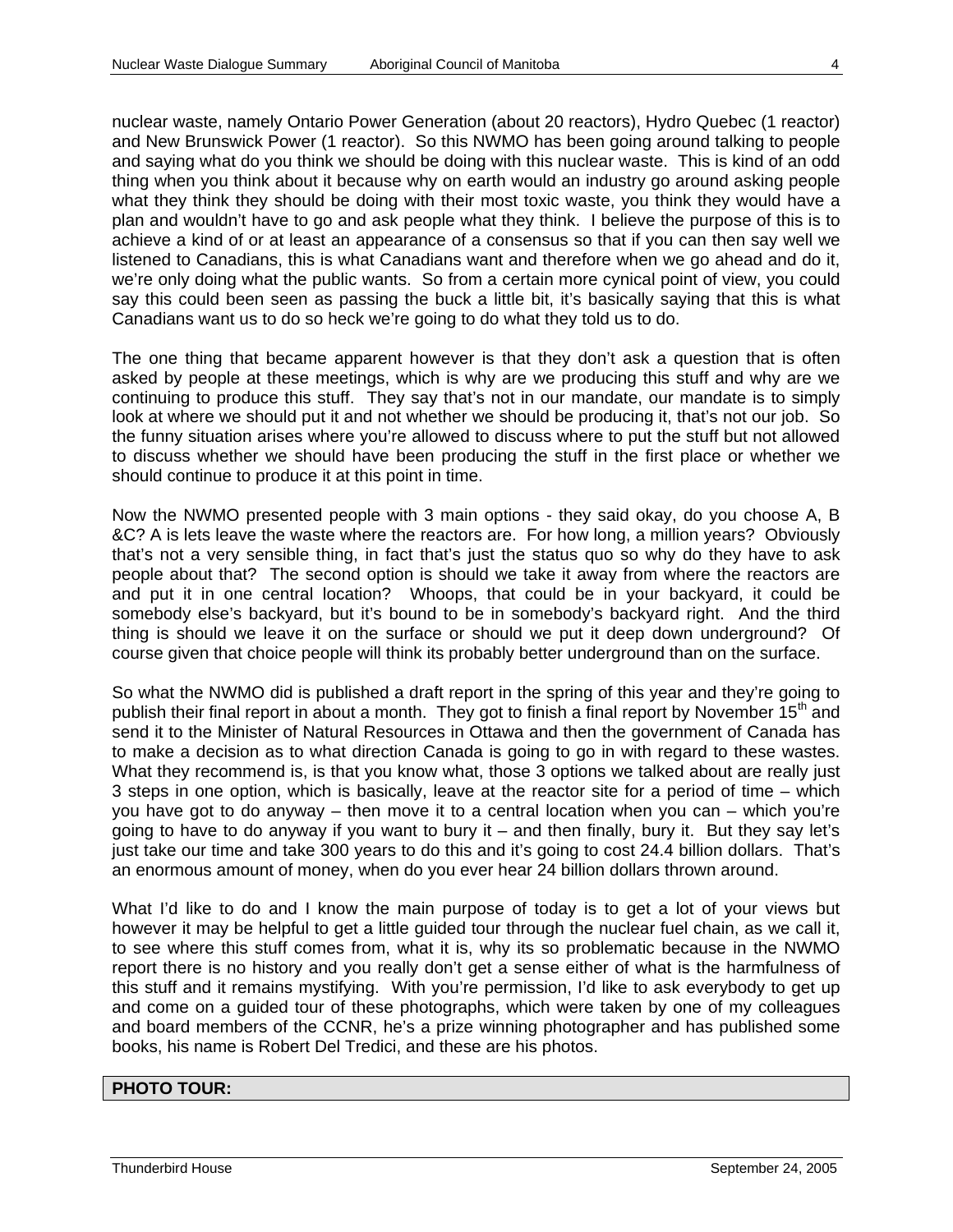*NOTE: The entire 60 minute presentation is mostly inaudible; background noise and echo for the entire.* 

Now, if you can see this picture, this is a monument built in Russia to a man that is considered to be the father of the Russian atomic bomb named Professor Igor Kurchatov. This model of uranium atoms is just at the moment its being split and you see these 2 hemispheres here, those semi-circles indicate or symbolize the amount of energy that is released when the atom splits. So when you split the atom, it doesn't disappear, there are still pieces of the atoms, as you see here, and it's these broken uranium atoms that constitute nuclear waste. It does not happen in nature, its man that splits these atoms and you can't put them back together again.

Now here we have a model from the Smithsonian Institute in Washington, D.C. of the first atomic bombs. This bomb here, the Hiroshima bomb, has a name and is called "Little Boy" and this one is called "Fat Man" and it's the second one dropped on Nagasaki. They both started essentially from uranium but I'll show you that later on.

Now this is a picture of a man who… *(Inaudible: echo).*

In this picture you see a bronze statue of Buddha just outside Hiroshima and just the heat from the bomb melted the bronze and you can see the intensity of that energy.

Here is a man and he was a Panamanian and was on a ship anchored to observe one of these bombs go off at very close quarters. After the explosion, *(inaudible, echo)*…and he became very sick because all he had on was shorts and a t-shirt *(Inaudible, echo for 4 minutes)*.

So, this is, really, where the worlds first uranium mine is located, right here on the shore of… *(Inaudible)*.

That's the end of the presentation and thank you very much.

#### **10:45 a.m. Group Discussion**

**Norman Meade:** Okay, now that we're back, if I could have everyone take their seats and we'll continue. After hearing Dr. Edwards' presentation, for those of us in here, and I'll ask this question again later, how many of you now are more knowledgeable than you were this morning when you came in about nuclear waste? Thank you. And how many of you know think that as an Aboriginal community, we should be involved in what to do? Thank you. And I wish to thank Dr. Gordon Edwards for that presentation; he apologizes for taking so long but we know there's lots of information and this is just the tip of the iceberg, we know that, and there's a lot more information that's out there yet that we don't have here but that we'll be hearing about over time. Just to let you know, this is just the beginning for us to be getting this information and I know for me, it really helps me to understand how this toxic substance works and the dangers of it.

As Dr. Edwards made his presentation, I was watching and listening to some of the comments and questions that were asked, and watching some of the young people that were responding, and the response from our young people here was very interesting. I think that all of you young folks are interested in the subject and I think that we have a lot more to find out about it. I understand Dr. Edwards is going to be around the balance of the day and if you want to talk to him personally, please feel free to do so.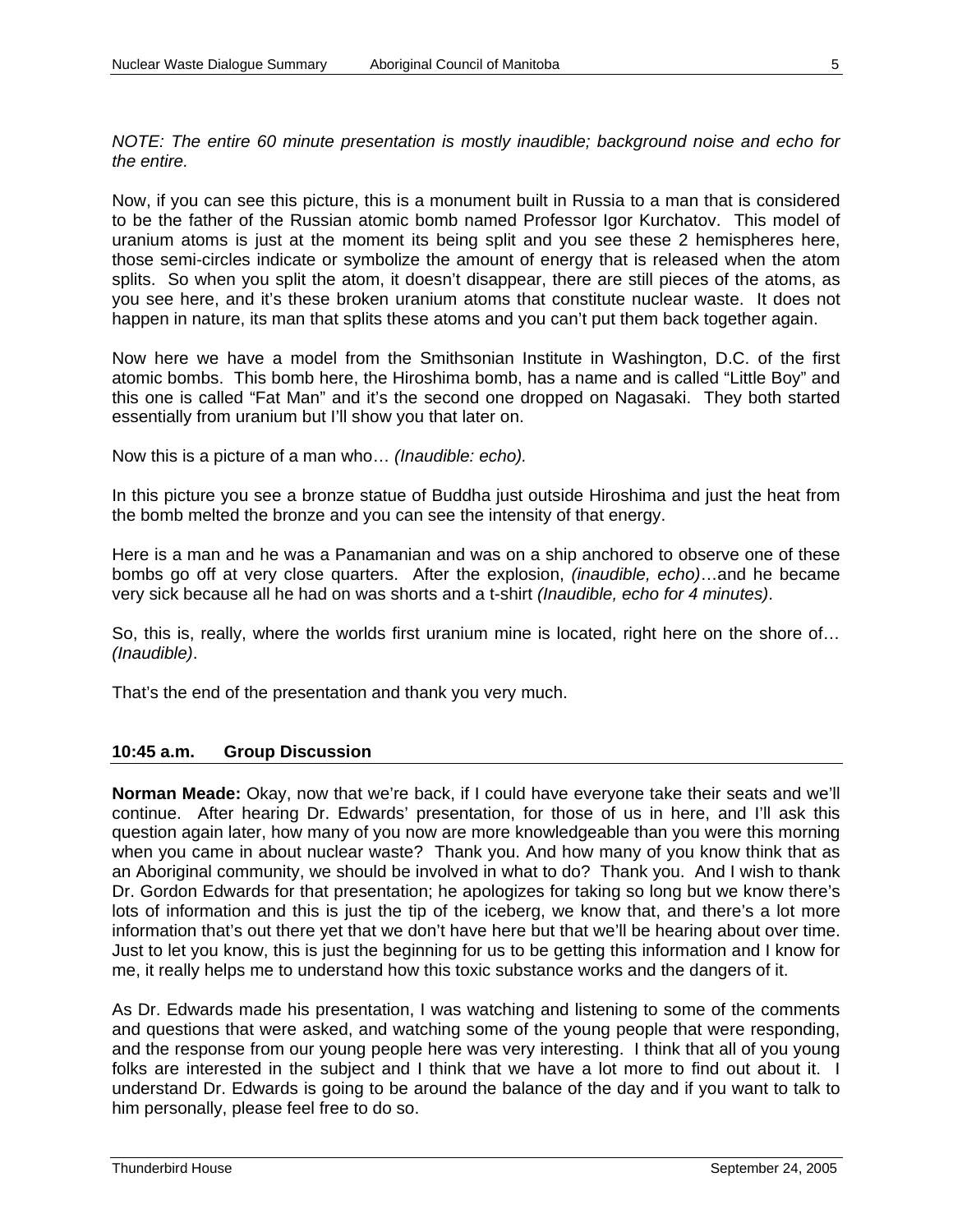I want to remind us that we're going to have a sweat lodge and I'm not sure when its going to be available, but around noon. Its 11:15 now so any of you  $-$  it's an optional thing  $-$  want to go to the sweat lodge, feel free to leave to use it.

**Mary:** Norm, for those people that didn't bring clothing, for the men we have trunks available for them, we have towels and for the women we have skirts and tops if you didn't bring anything with you.

**Norman:** Thank you Mary. I'm going to ask you now for your immediate response to what Dr. Edwards shared with us this morning. Does anyone care to just come up and use the microphone and share a little bit of what you heard this morning? If you want to write it down on a sheet of paper of how you feel about our involvement as Aboriginal people and Aboriginal community, please do that and give it to myself and we will make sure that what you say goes into the report. This make is available for you so please feel free.

#### **DISCUSSION:**

**Female Speaker:** I just want to say thank you to all of you that are here, to Doug and Norman for organizing this and all your research and life's work and I just want to thank you for that. I really appreciate and I honour that. I also first want to say that I am absolutely shocked. The other thing was that it was a long time covered up and now its been exposed and take them a little while for our people to gather strength in numbers so we can pass this knowledge along and I know we can make a difference as the education and knowledge are spread further. Thank you.

**Mary:** Good morning again and I would just like to say that this is the third time we've had different people gathering to talk about nuclear waste and we went to Ottawa, there was about a hundred of us there, elders and youth, and the discussion really was on we know the effects of the nuclear waste and plutonium, that's what they call the smart bombs today. But also its not just used in that area, the nuclear power that is used in other provinces in Canada has the waste and that's what they don't know what to do with.

One of the things we as Aboriginal people have to be aware of is the fact that their looking for a place to store this nuclear waste and one of the concerns we have to have is we have to be knowledgeable enough about nuclear waste and its effects and I think we already have experienced it in our lives, the effects what these so called white scientists have, knowledge. Unfortunately they have abused the knowledge that they have been given by the Creator. The Creator has not put anything on Earth that is destructive. Uranium in its natural form provides heat, its part of Mother Nature. It is only when man started toying around with it that it became destructive and unfortunately that little man with the hair there, who didn't know how to tie his shoes, found out he could break the atom and he became a big hero because the Americans were in the process of war and they had the advantage over the Japanese and used the bomb on them. And so that was the first part of the destruction. And also they haven't respected Mother Earth and the scientists have not realized that the knowledge they have was given to them by the Creator and I bet they never thanked the Creator for that knowledge that they were given. They only used it for half of what they should have used, I mean how can you create it and not know how to get rid of it, that's crazy – and they tell us we're primitive, I don't know who's more primitive than whom.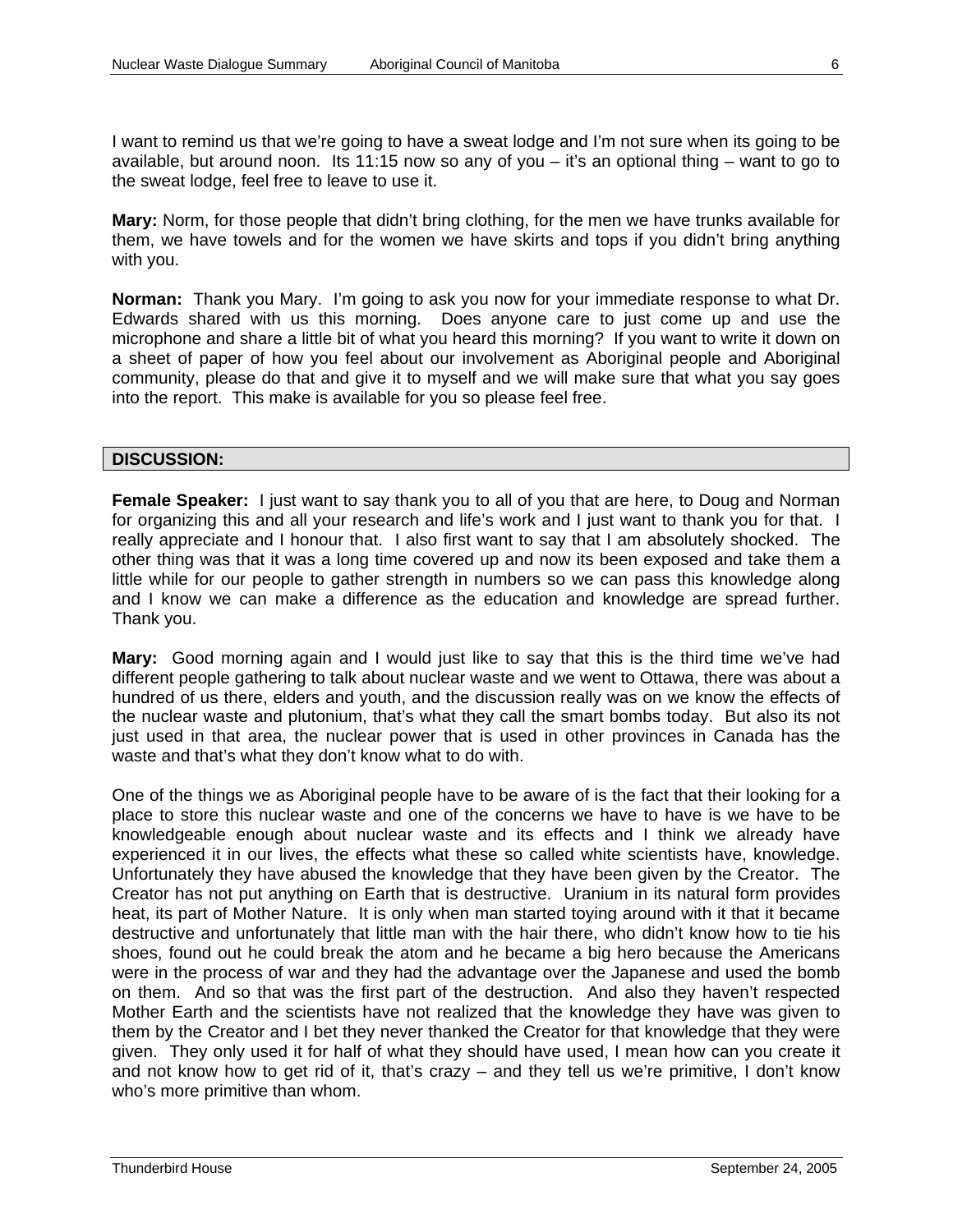To me it's a situation that exists, its growing, even if we stop nuclear waste in this country, on this side of the earth, all the other countries now have. When China and India start wanting to become consumers like we are, they are going to have a lot of nuclear waste. So, I think that for myself, and I heard this at the last gathering, is that Aboriginal people have to become scientists. I have no doubt in my mind that it will be an Aboriginal person who will finally resolve, you don't have to bury this waste, you don't have to put it in canisters and save it for 50 years or whatever. So I think its imperative as Aboriginal people, make sure our young people become scientists with the natural knowledge that we have and the connection we have to Mother Earth and the spiritual essence of who we are, we don't do anything halfway, we do things in a circle and we complete it. So when we become involved in science, we had that long before the Europeans came, and now they are trying to get us more involved because they know the answer is in our communities. It'll be one of our people that will come up with that idea of how that can be treated.

And that's one of the reasons why we are having the lodge because we're going to pray to our Creator to give us the guidance today on how we're going to talk about some of the ways that we could start getting involved and make things happen because the whole issue is what we're going to do about it, you're not going to stop it, it's going to go on, its been going on, there's other things going on as destructive as that and we don't even know about it. That is the way the government operates. Look at the environment issue. Canada is one of the greatest polluters, we don't stop using our cars so we're not going to change our way of life for environment and as more people…China and India will never achieve the standard of living that we have because they just won't have the power to do it and they will need nuclear power to get to half of where we are today.

**Suggestion** I just wanted to say that because we can get lost in the destructiveness of this, we have to think of the future and how do we think as Aboriginal people, we're going to be involved in this whole process and not just consultation but in an ongoing way. I have already recommended to Ottawa because this report that the NWMO, they have to have a report to go to Ottawa by November. They have already got ideas of where they are going to be going, and we were very adamant at that meeting in Ottawa that they already know where their going to bury that waste. Now they're just sort of letting us know because they got to do something. As a matter of fact one of the elders from Manitoba hauls that nuclear waste from New York to Ontario. We just have to keep focusing to the seventh generation for ourselves. I just wanted to share that with you. Thank you.

**Norman:** Thank you Mary. I just want to make sure that for the balance of the day and arrive where we want to by the end of the day, is that we are focusing on what Mary suggested about involvement, what should our involvement be and how best can we do that. That is what we want to focus on, that is what we need to come up with at the end of the day; how do we see ourselves involved.

**Female Speaker:** First of all I wanted to acknowledge the sacred herbs that are hanging here and the spirits that are with us, that are from Mother Earth. I'd like to say welcome and glad to be here with you. When we picked those sacred herbs that are hanging here, we ask for permission and put down tobacco in order to pick them so we can use them for the purposes that we do use them for.

I come from a generation that seen a lot of change already here on Mother Earth. I come from a territory where I remember when I was small, that we used to be able to fish, hunt, gather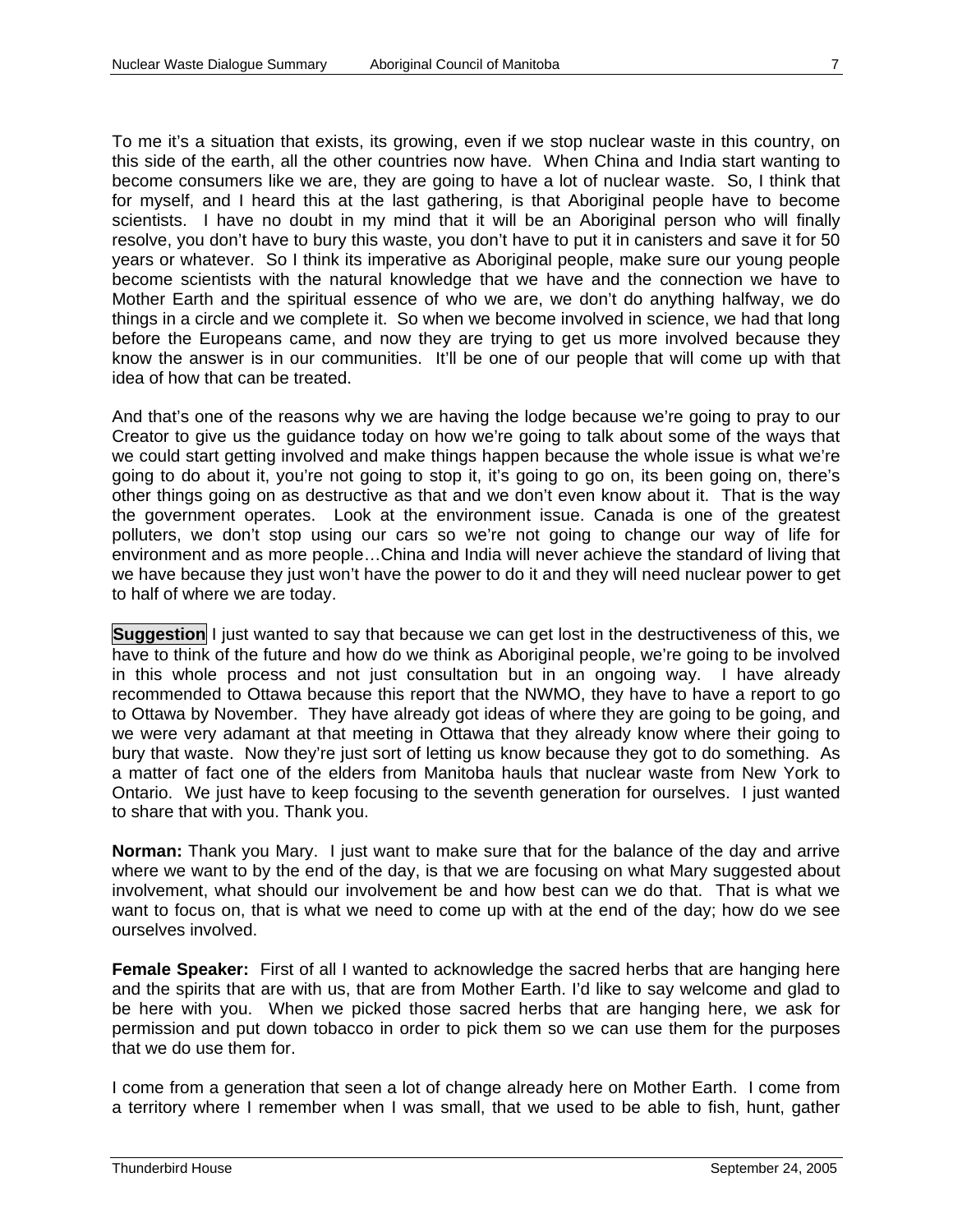herbs, to trap and I remember in the early 60's where I'm from, Saskatchewan - from Saskatchewan River – they built a hydro plant upstream from us and I remember there was also a pulp mill built not far from our traditional territories were. Because of those 2 things and the resulting pollution from those developments we were warned in the mid-sixties that we could no longer fish in those rivers. In my traditional territory today, there is another big change that is occurring and that is a diamond mine, an open pit diamond mine. I know having gone through that being a mother and a grandmother that we have a responsibility to not only be aware of the issues regarding Mother Earth but we have to think we have to think from a basic stand point about our own lifestyles and the kind of future that we want for our child, grandchildren, great grandchildren, into the seven generations into the future.

I am going to say a few things that may not be on the direct topic of nuclear power but it has to do with the way that we live today and what we have as responsibility as mothers, clan mothers, for our young people sitting around here, what we have to do about our lifestyles because this has to do with lifestyle. Essentially, the nuclear power that is being used is being used here in Canada for power and in some areas of the world it's still being used for smart bombs, etcetera. But I'm going to talk about power because that's what we're most familiar with here.

We heard about LA (Los Angeles) last year, there was a huge black-out because they were using too much power. I heard not too long again that they had another black-out but not as huge as the last one. I'm talking here, standing here before you as a consumer of that power. I am used to conveniences, we use the appliances, we use power for the light, and we use vehicles. I often wonder what our ancestors are thinking. In my territory – I come from a treaty territory - I remember the words of our ancestors, they used to tell us don't allow those hydro lines and gas lines to go through our territory. When I was that young I never used to think about the effects of those lines going through our territories that it was going to bring the conveniences we use today. I remember when I was small we never had power. I'm 52 today so I'm not that old and we used to use alternative fuel, we never used to have furnaces. I remember we used to live in a one room shack where there's no power, we used to have to use wood fuel and kerosene lamps or make sort of like a candle to burn.

I'm talking about this because it's important because if we're going to be standing here and talk about nuclear power and about the abuses of that power then we're going to have to take responsibility to as the consumers of the power. Because those are the kinds of things you've got to think about, when you're talking the talk you got to walk the walk. Sure it would be good for us to write a letter to the MP, to the Prime Minister or to the NWMO, and make a presentation regarding a position on nuclear power but we have to talk about the daily ways that we live. And I'm going to pass on some teachings here because I think it's important as a mother and as a grandmother.

Teaching: Grandmother Moon is responsible for the water. You as a woman are responsible for the water and for the pollution and the responsibility for the cleansing that water; the rivers, the creeks and there's ceremonies that you can do. I am also going to give you another teaching that has been passed on to me. There are prophecies from our people and some of those prophecies tell us about things that are going on now were prophesized by our ancestors. Some of the happenings that are going on in the world – the hurricanes, the tornadoes, the huge storms that are going to come, the flooding of large metropolises, cities – those are the prophecies of our people that these things are going to happen; and the major pollution that is going on.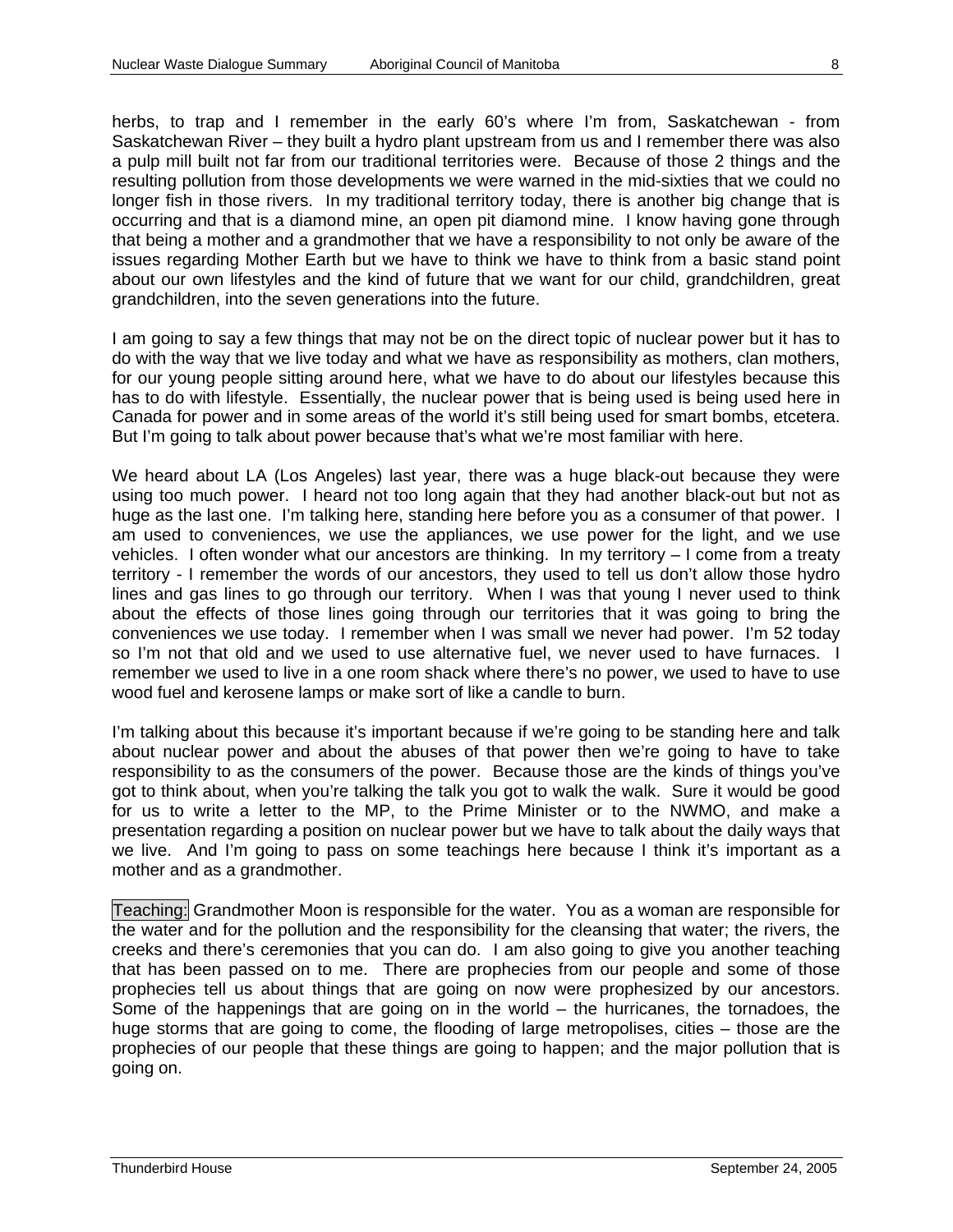So in your daily life as you go on and when we think about this issue of nuclear power because when I'm given information I think about it a lot and I do what is called reflective thinking, I reflect on the material that I have been given. As I grow older I don't take any rash decisions or actions, I think because we have to think of those future generations of our people. One of the things I have been told as a clan mother is that I have to prepare my young people for what is going to happen in the future and one of the things that are going to happen is that we're not going to have this power that we use today. We are not going to have the computers and the internet. I know how to use all those things, it's a convenience. We are not going to have that so one of the responsibilities that have before I go on to the spirit world is that I have to prepare the young people to learn how to survive the way we used to survive.

This summer I was part of a camp of maybe 50 young people and I remember things we used to enjoy doing when we were young, things like picking berries, like crushing berries, drying meat, preparing food over a fire, even a simple thing like learning how to start the fire without matches or a lighter. That kind of survival, young people have to learn. You have to learn how to survive in the wild. The longer term issue of nuclear power the only thing I can about that is that the Creator has ways of balancing what has been happening to our universe because we can not only talk about Mother Earth, she is part of the universe. There are the stars, the planets, the stars that they are talking about going to and maybe even shooting some of their refuse into – that's pat of our universe, the Creator made that for us. So, that is what I have to say on that. Thank you.

**Norman:** Thank you for those words of wisdom. Reflective thinking, yes, that's exactly what we want to hear. I invite others to come to the mike and give us your thoughts.

**Male Speaker (Sakoieta Woodrick): Teaching It's good to hear what Mary had to say and** this lady here because the issue of nuclear power our creation stories talk about that, that at the time the Creator began to create the world, he created all these good things and then he had his brother, the left handed twin who was always mischievous and getting into trouble trying to create the same way the Creator did, created many of these things as well. Our elders tell us that there was a fight at the beginning of that time where the good twin wrestled and defeated the negative twin and he took all the things that he created and put them underground. We were instructed that should there ever come a time when we release these evil things, these serpents, placed underground that we were going to be facing catastrophic events.

Our elders knew about all of this, this nuclear power, that there are things there that shouldn't be touched, that there are things there that we should leave alone that were created naturally. This gentleman did a very good presentation on that. When I look at that as well through the years I've traveled around the United States and Canada with different groups, we're talking about problems with the Utes, the Navaho, and all of these other people have already faced because those have been areas where all of a sudden they - like the man and his wife in that picture there - they found that their children were getting sick, they found that their sheep were starting to bring forward malformed lambs, they found that the kids were developing sores on their bodies from playing in the waters and they all found out when they investigated a little bit more that it was coming from playing around these tailings that were left to lay.

One thing we know, and I don't want to point fingers but it always gets me angry when we find it, our non-Native brothers are very good at opening a can of worms, but they aren't good at the long term solutions that says if you have something you're going to do you always think about a solution at the end on how to deal with it; our people are good at that. Our elders taught us as well that with these things that were released by the human beings that were never supposed to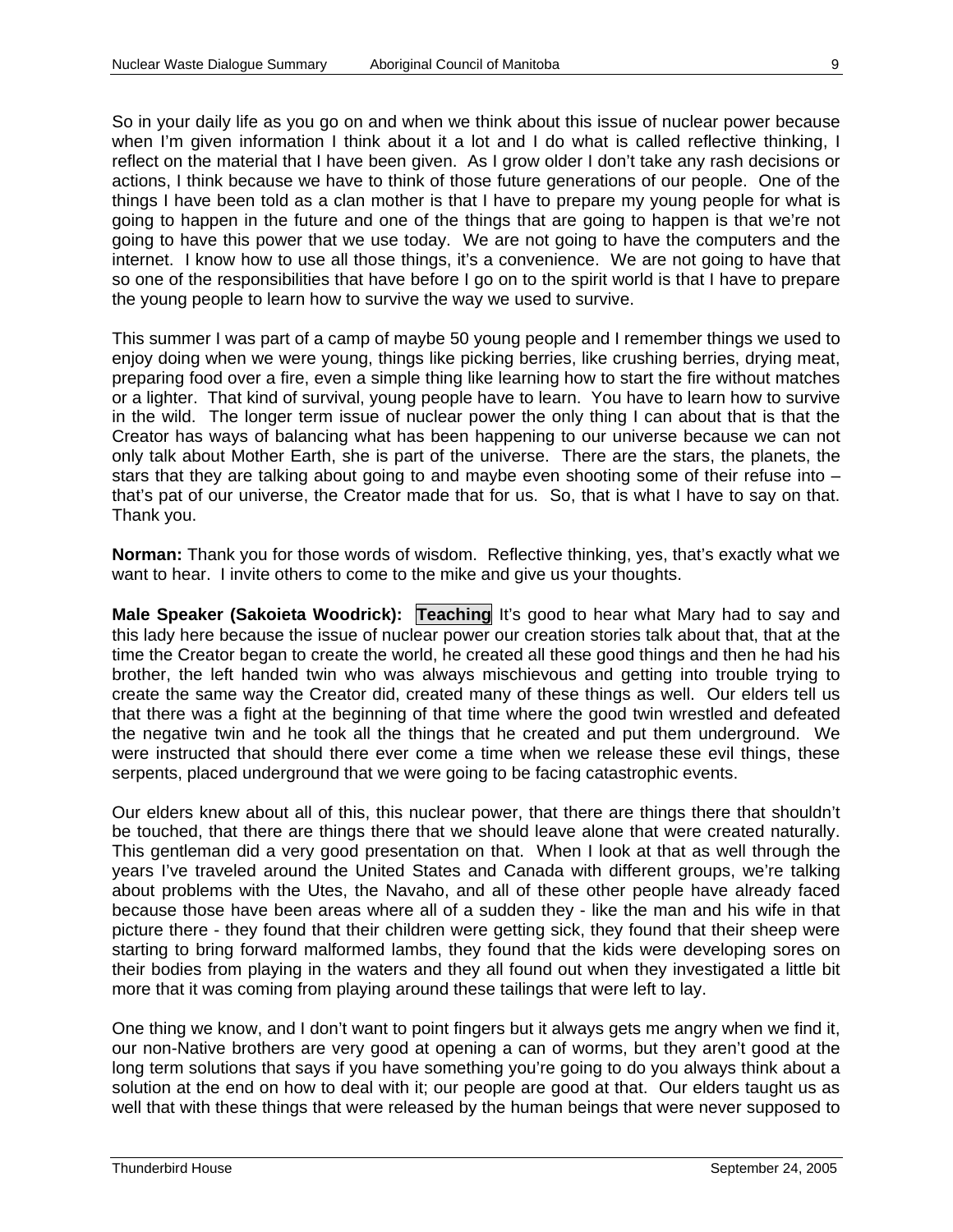be brought above ground, that's why they tell us the thunder and lightning come in the spring and we should always give thanks when they come because they were given the task that should any of these start to come out, the thunder and lightning will drive them back underground and neutralize them. So we were taught that the Creator has a way, like this lady was just talking about, has a way to balance things out.

Our people have to understand that when we talk about what are we going to do and what should our involvement be we have to be involved because one of the places these governments are looking to dumping these things is our reservations and our reserves. It wasn't enough that they thought they had finished off the Indian by putting us on reservations and taking us away from our homelands, now their deciding that because of the extreme poverty most of our people live in their willing to offer us money if we will allow these things to come onto our reservations and our lands. What that means is, is that we're going to be the caretakers of all this radioactive slop and, like Mary was saying, if we don't have people that are trained to do that we are going to have some people that are going to open that because there is no other economic viabilities going on in those communities. Our people want to eat and live good lives and they are going to specifically be told a lot of misinformation about this so that those nuclear wastes can come in to our areas and I know that to be true because where I come from, we faced that for a long time. Our people already, the Mohawks of Akwesasne and Mohawks of New York state, we're toxic people from what the government has done already.

We recognize that and the one thing this is, is it's not only an Aboriginal issue, and it's a community issue, a community of people of the world. While we work at maintaining these things that may come into our communities we also have to work at keeping those people accountable for the production of this and its going to be more than one community that stands up to do that. If we do it, all it becomes again is that those Indians are just crying again about something here, something there, they're never satisfied, what does it take to satisfy them? Well deep down the government is saying that if we can dump this on them we'll eradicate the Indian problem little by little; kids will die out, women won't be able to breast feed their children anymore, we'll start having deformed babies, we'll have all the effects of these things going on in our communities.

I don't know what the answer is more than anybody else but all I know is that I live my life following the teachings of the Creator and I tend to believe that at some point in time, like was said here, that our people will come up with the answers on how to deal with this, how to work with it, but the main thing is not to stick our head in the sand and ignore it because we may find it's a pile of sand like those toxic pilings that are there. That's all I've got to say. Yo.

**Norman:** Thank you Terry. I invite anyone to come up to the mike, and you young people too, to share how you think we should be involved.

**Female Speaker:** I guess that all I have to say is that it's true they probably will try to dump it on us because we're expendable and we're not seen and that's what they did to the Americans like with Yuca Mountain and South Dakota, they tried to battle the government after the problem occurred and we kind of have an advantage because - other than Meadow Lake I don't really know where else its been proposed to be dumped. Suggestion I think this is something that we need to do for everything, its not just nuclear waste but for all the environmental problems we face like our communities need to develop their own environmental impact assessments based on our way of life and implement those policies and lobby the government to make sure that those things are respected because after the problem occurs and bombarded by all the issues that's when we begin to make change but I think if we try to tackle the problem before it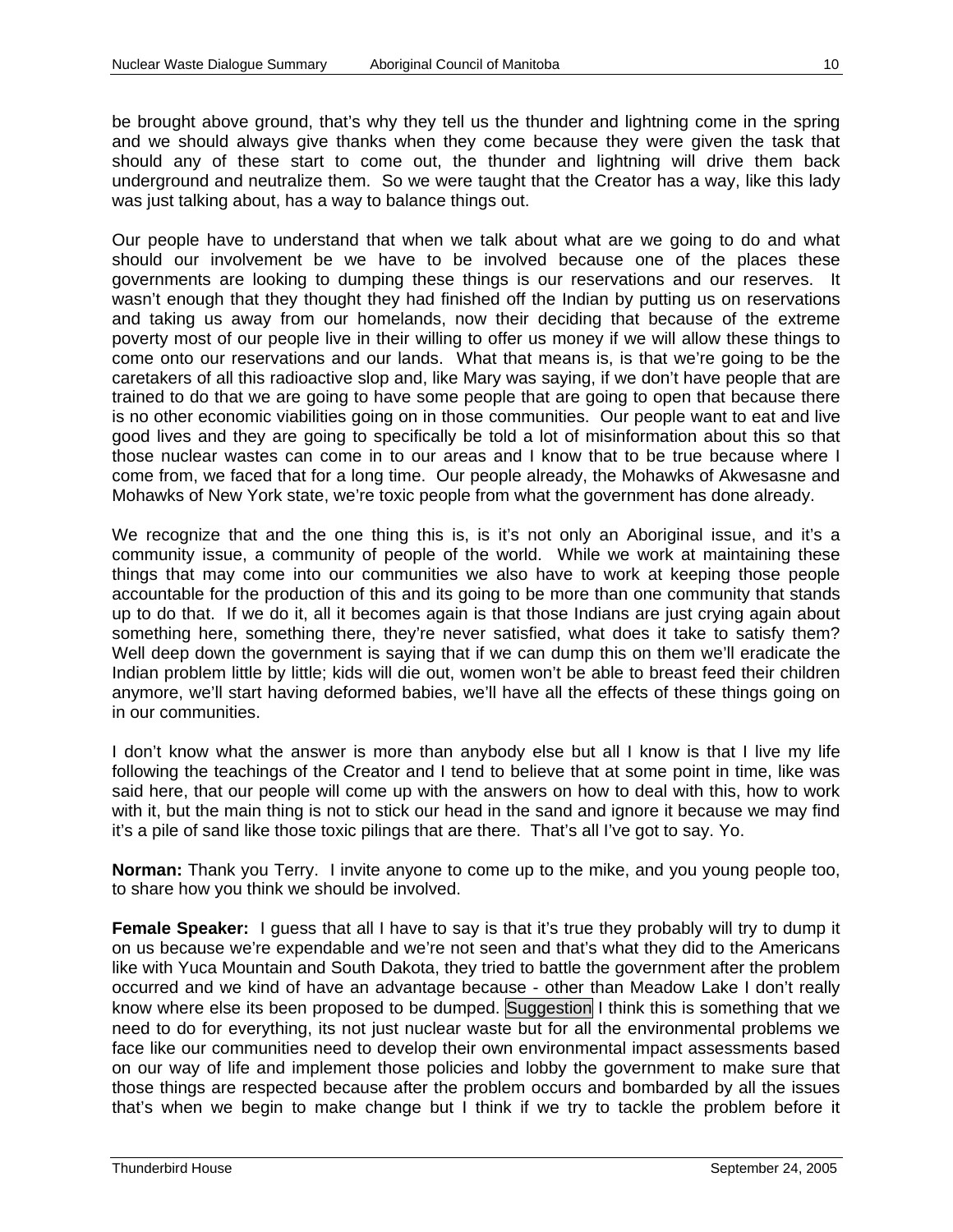happens then maybe there needs to be a coalition or something across Canada, like a government watchdog for environmental impacts on Indigenous people.

I think that, like what the lady said there, we do have a responsibility because we do live those lives. I drive a car, like two vehicles. I come from Alberta and we have a lot of oil and gas and its destroying all of the lakes, medicines. Like what that oil spill that happened in Wahbung Lake, that's where my mom's reserve is and it's totally wiped out the whole area, its contaminated. Now those people are struggling because they have no maps to tell these – corporations don't care or government what you have to say but if you show them data and tell them we had this here before you came and prove it to them but if you have no proof but you're memory or oral history then they don't listen.

Recommendation So I think we have to be smart about it and prepare for it in advance. When we signed treaties we didn't know English but we have an advantage today because we can read and write and we can understand and we can understand these issues. We really don't have an excuse if we get contaminated because we can prepare. Question So I think the question for me is how are we going to prepare? How are we going to be responsible? How are we going to step up to the plate and do what we always say, being guardians of the earth? So that's all I have to say.

**Norman:** Thank you. I think she leaves us a lot to talk about, a lot to think about. Are we going to step up to the plate? Are we going to be involved? I'm hearing yes, we need to be involved from elders and from youth. And again I can tell by the kind of response that we are getting here this morning that I think we need to be involved and we're probably going to be concluding later that we need to be but the question is how. I think our young people can give us a lot of good direction on this, how are we going to be involved. We will listen to our elders; listen to others as we get information. The question is going to be how we are going to be involved. The lodge is ready for those that want to attend.

**Male Speaker:** Hello, my name is Danny. I was listening to everything going on here and the biggest problem I always see is the biggest reason to everything and it's the greed of people. Yu know nobody seems to know how to share anymore. If you're going to make \$2 million dollars a year or whatever, how much of it would you give up? How much would you sacrifice? I mean, for example like if I was able to make \$2 million dollars a year I would keep like \$30,000, \$40,000 for myself and make the rest a contribution to humanity. How many of these corporations would do that. You know that's always the problem. If the government would step up and say "we're going to take your money from you" or whatever it is – Sweden, Morocco – it doesn't matter. If all these rich people in the world can give up something, why should money just be sitting in a bank just collecting interest? Shouldn't it be somewhere else doing some good for the people all over the world?

It's one of my dreams to be rich. It's not that I've forgotten it; it's just that I wish for them. I'd like to be able to do that but give something back. I think about my home community on my mom's side and there's always lots of problems like drugs and alcohol and what not, you know, and there's always somebody complaining that there' nothing to do. And it's true. Like even there I remember a time when you could go right down to the lake and grab a pail a water, that was less than 15 years ago, and you can't do that anymore. One of the reasons is that once Manitoba Hydro came through there they said they wouldn't leave their drums of oil or gasoline lying around and the next thing you know you see it floating in the water. You see big piles of brush burning for nothing. Other people could have used those things. The biggest thing is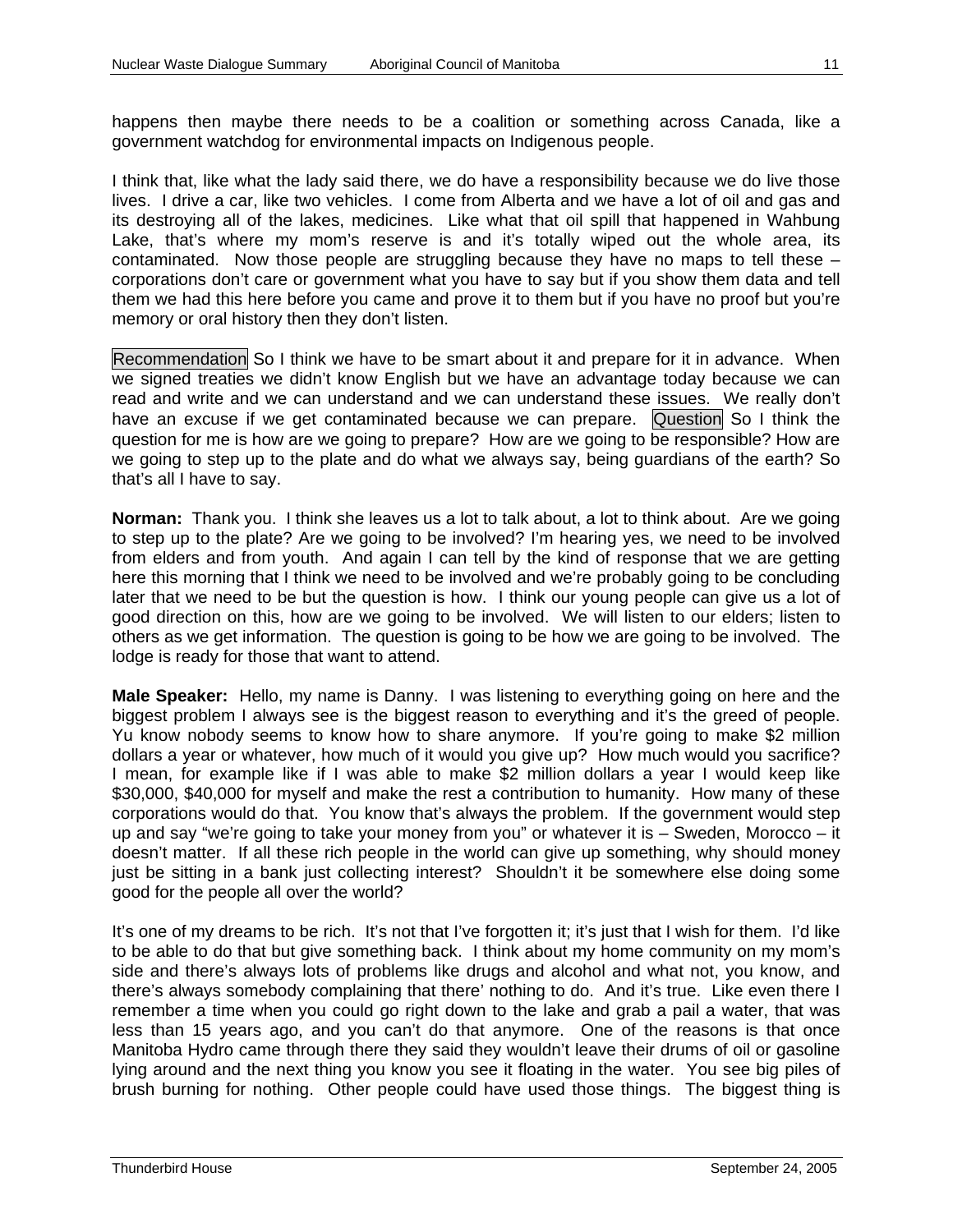greed that has always been the problem for centuries. If you bring back the civilization and know how to share, maybe we can get somewhere and be able to deal with these problems.

I was also sitting here thinking, you know, like cold fights heat and heat fights cold, either way, if this stuff is burning a 5000 degrees Fahrenheit then you get something at minus 10000 degrees Fahrenheit to counteract it. I don't know what they can do, I don't know if they have the money to do it but that's always a problem. That always seems to be the problem; we don't money to do this, don't have money to do that. You know if somebody can at least say to them – you know those people that can't hear my voice right now – say give up your money then maybe we can get somewhere. Thank you.

**Norman:** We know that greed or money drives a lot of things, many times in the wrong direction. We know that. It's been said that a possible solution to what we face will likely come or could come from our Aboriginal community and I agree with that. I think that we're people not always driven by greed and as keepers of Mother Earth, we will pray for that in the sweat lodge and that we will come up with that solution, that the Creator will give us that solution. Dr. Edwards wanted to make an apology and I'm going to invite him to the mike to make that apology.

**Dr. Edwards:** Thank you very much. I just wanted to apologize for the length of my presentation this morning, I didn't mean to be disrespectful and I apologize very much to any who were discomforted by that. I also have brought with me the critique I have written of the NWMO report. Please feel free to take one.

I just wanted to mention because it's important to know, there hasn't been a single nuclear reactor built or ordered in North America since 1978. It's not a thriving industry. In Europe, there's countries which are phasing out of nuclear power, for example, Germany, which has 17 nuclear reactors, has decided to phase out of nuclear power. They built 13,000 megawatts of wind power and have already shut down 2 reactors and they have a schedule for shutting down the other reactors one after the other until they are all gone. Sweden is one the same path, they've already shut down 2 reactors and they are also turning to renewable energy. In Western Europe, nuclear power is at a stand still. The only place where nuclear reactors are being sold is in Eastern Europe and in Asia. This is a debatable thing, people have different views on it but it's important to know that it's by no means an open and shut case. Many people in fact do think that nuclear power may be necessary as a future energy source but there are others, even nuclear physicists, who believe the opposite, and who believe that the future is not in nuclear energy but in renewable energy.

It's just important to aware that this is much an alive debate. In Sweden, the reason they are phasing out of nuclear power is because they did have a referendum for the whole population to vote on whether they wanted nuclear or not and they voted not. Similarly in Austria, they voted not to have nuclear and their phasing out also. Thank you very much for inviting me and I really enjoy being part of this and appreciate very much the wisdom of some of the things said this morning.

**Norman:** Thank you Dr. Edwards. Mr. Houle.

**Male Speaker:** Good morning again, I think we have 5 minutes left. I wish I had 6 days. I have so many questions to ask the scientists and you brothers and sisters. As far as I'm concerned we are all equal and nobody above anybody. As an elder, I think the word is opportunity and as the last guy that spoke said here – greed, and the way I heard the power being used here is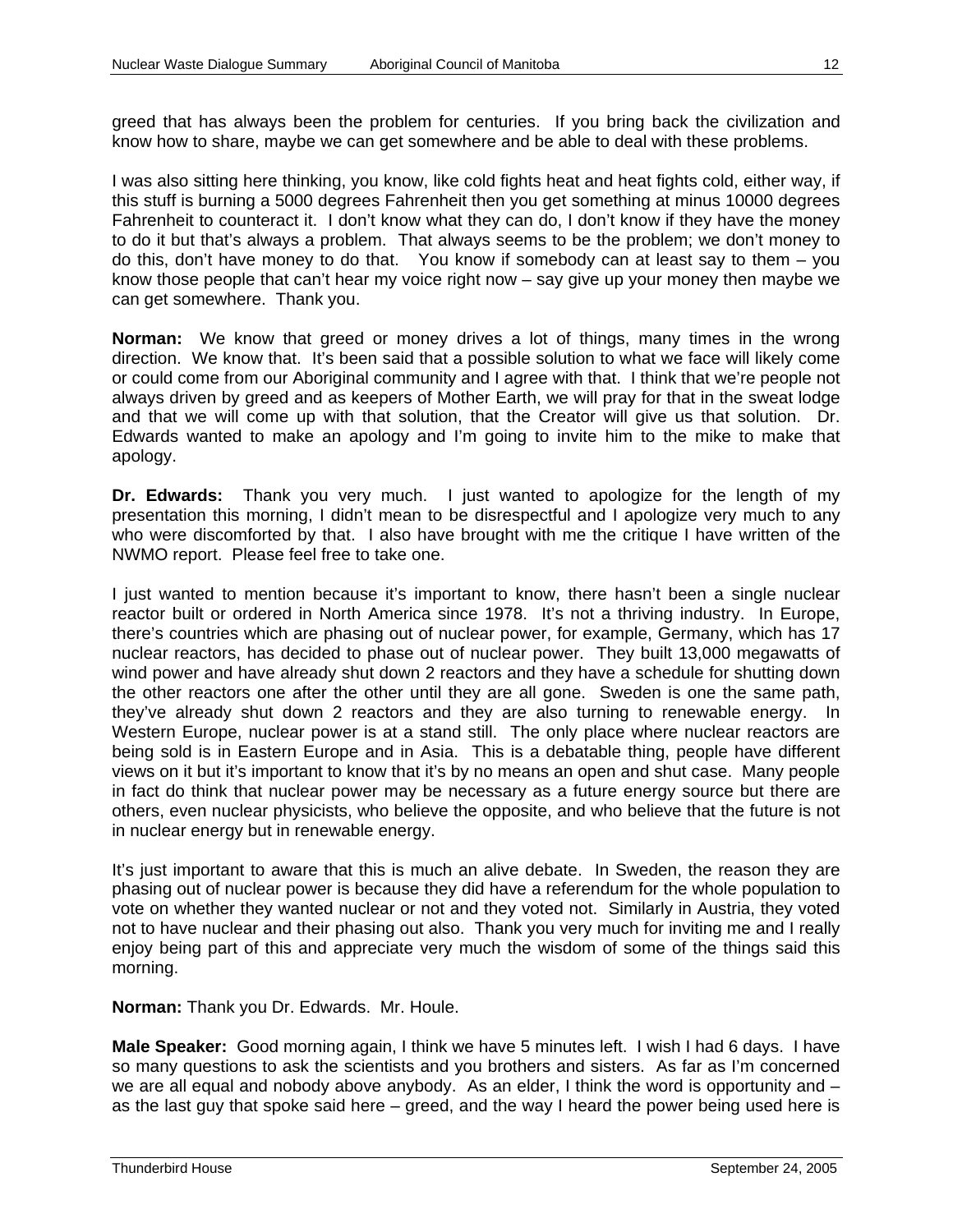similar or totally different than I know what the power is. Power of electricity, power of governments, I think that's what affects us all here. I see about 40 or 50 people around the circle here, there's so much wisdom around this circle, if we can tap into that wisdom and how are we going to tap that wisdom? To be heard, you are a cross-cultural community, all different walks, all different regions, you are affected the same way as I am. I said this morning I was homeless and from the elder point of view I really am homeless, I do have a home, I pay taxes on, I paid cash for this home, I have travels and all of that but I don't have home.

Where I was born I'm alienated from that community. Tried to get back in the community for 4 years now and it seems like the government says I can't go because the Chief and Council over there have to have a meeting on my behalf. The whole community wants me there but I can't because of bureaucratic legal things I have to go through. Therefore I am homeless. That's what I said from the present day point of view.

Now, what I want to say is that I admire that sister came up and also Mary and all those people that shared. I made a conclusion based on that opportunity and based on that power and greed, I call this place my home now, no matter where I am on Mother Earth I call that my home. Will I be recognized by that same power that we are discussing as calling that place my home. The Creator has given me Mother Earth to look after, wherever I am that's what I do. I just came from up north and spent 3 hours up there to talk to our children. It seems like that where I went to talk, to talk about respect, they don't know what that is simply because as an elder of my home, that principal in that school said my teachings. All our Aboriginal teachings are irrelevant. I'm not happy with that. If I went to go against that principal as a person who deprived me, the Lord and him, I'd have what we call a union to go up against. I'm liable because I harassed this very important individual who called me irrelevant. That's where I'm coming from.

We got to get up and stand powerful. I've been sober now from that total poison called alcohol and drugs. Right about here it used to be called the Patricia Hotel and I used to be kicked out of that place just about every weekend but that's all gone now. This is where I am and I've been sober now for 28 years alcohol and drug free and I want applause for that please. You see what we have to do rather than for you to listen to me I have to tell you to applaud me and did you also know that I am the best looking guy up in front of the mike here, because I said so. That the power we have within, you should not be told what to do, you are a God-given human being. You were put here as a gift, a gift to your mother, father, sisters, brothers, your children. You're responsible for that, you're uniqueness. You see here I really admire the scientist who spoke to us  $-$  you're a physicist, mathematician and all that  $\sin - 1$  like that, this is very scientific. There's a few questions I have to ask you, and I know you haven't got the answers, based on those similar questions, the same scientists who are asking us for advice or to be involved in their discussions, we never have been involved and I don't think I'll ever be because it took Norman to get me to come and speak up here. I've been going to these meetings for about 40 years brothers and sisters and it seems like every time I get in I get an agenda and it's the same damn agenda for 40 years now, the same thing. What are we doing talking about the same thing? It seems like everywhere I look our society is getting worse. So it's time to stand up and I'll be with you, rather than to work for the system, which I'm doing now. I would like to work with the system, I'd like to participate in those discussions but do they ever ask me - I'm going to put that nuclear waste behind your back door? They never did. Did they ever ask me their going to put the hydro power to destroy all the northern communities up there for this power, the convenience of this power? No, they never ask me.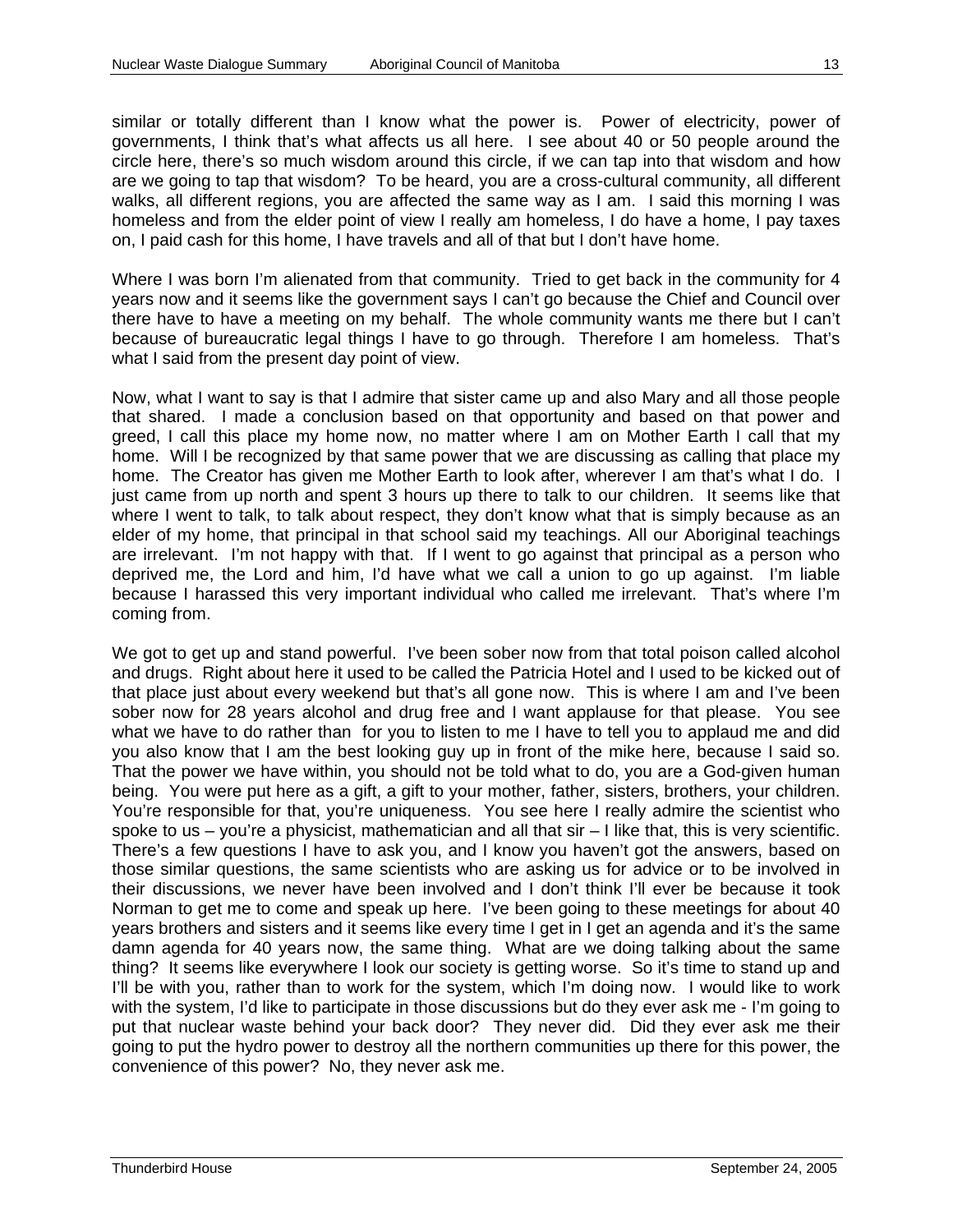What that system calls development, progress I call that total destruction because, I see some friends from Tadoule Lake or somewhere up there, and their livelihood is gone. Where I used to hunt, I am a very good hunter, I don't even have to carry a gun anymore, my hunting grounds today is the IGA, Superstore, or Safeway. If I don't have this, that's all I have by the way, but I'm rich and whoever said they were poor, we are the richest person in the world. Money is the most destructive thing in the world. You take a look at the natural disasters that have been happening; our elders have predicted this. Our world axis shift has taken place because of mankind causing imbalance with what they call progress. What I mean about that is that the natural disasters, the hurricanes, the volcanoes, the earthquakes, that's Mother Nature's way of cleansing itself and we are a part of that. I'm sorry to say that I was a part of that pollution because I didn't get an opportunity to voice my mind within that development.

I was an archeologist for about 15 years in my lifetime to cause environmental impact assessments to enable the government to go ahead and develop what they call development. I quit that once I saw the pollution that was caused up north – the Churchill River diversion. This lady just talked about a hydro dam built upstream, I know all about that. Years ago I was asked by Mayor Hauser – these are a group that causes environmental protection programs across Canada – they're going to develop Dreighten Valley in Alberta and they ask me to go and identify all our herbs and put it in a report so they wouldn't have to destroy or at least have knowledge of the destruction they're doing and they would prevent some of these medicines that we have to collect. My report was instead of wasting all my time to go and search for all these herbs, our teachers, our forefathers, our Aboriginal people, rate all that environment as our medicines and should not destroy all this environment in your development. I don't think too many elders in here will disagree with me that all of those vegetations are our medicines, natural medicines.

Now, with this nuclear waste, and I saw this paper, and I have been involved in a lot of these meetings talking about – what I said nuclear, well that's exactly what it is, I have no clear mind as to what should happen. Who am I to say that report I read, that gave us 3 scenarios, I think Professor over there told us about it, next to the nuclear reactors, centralize is another one where they are going to bring everything together and bring all the nuclear waste to Canada, and deep into the ground was the last one. I don't think we can prevent any of this stuff from happening if we're just going to sit around and wait for things to happen around us. I encourage you brothers and sisters, I want you all to come with us not in a rally, I don't like demonstrations, and we have to do things in a positive happy manner. We need to talk to those people that don't understand what they really are doing to the environment in a loving and kind way. If you talk to those government officials, bureaucrats that you love them they are going to put you into an asylum. You see what's happening here? I think this is what we have to express, our Aboriginal way of life. This sister said exactly what I'm talking about.

You take a look over here - a couple of bears were caught in a tree just a couple blocks from here – this is a big major centre and the pollution that has been caused by that development has toxic poisoned that bear who is disoriented right now so when he gets hungry he smells -McDonalds you see. So he doesn't care who he steps on, who he attacks, you see the write ups in the paper just lately. The bear wants to eat to so if you go against him he'll tear you apart.

**Question:** I want to invite all of you how are we going to do it, are we going to do it together? Let's all work together. The question I ask the presenter or Norman Meade, within that system, what authority do we have? Do we have a voice? Will they listen to what we recommend to that power? This is what we have to establish, is do we have a voice or do we have to go get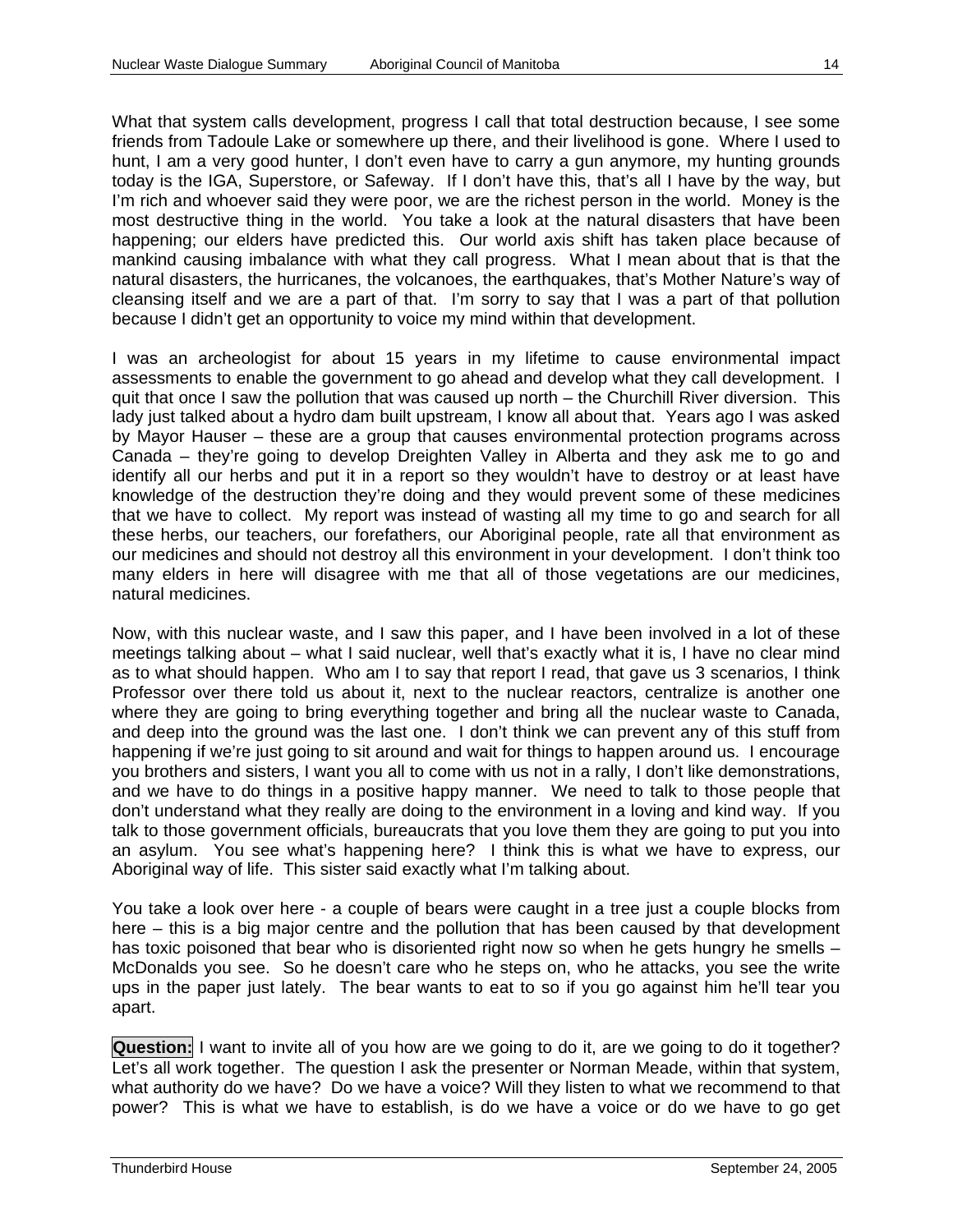incorporated again before we get recognized? We have joy as people, we need to stand together, not as politicians but as a community – I don't care where you come from, we have to stand together. I have 20 cents to start a process here, so now I'm broke. Any knowledge that I have is yours for your benefit.

My last comment is going to be, an elder a long time ago said that "when all the water is poisoned, all the fish are dead, when all the trees are polluted and the vegetation, only at that time will we recognize that we can't eat money". Thank you. *(TAPE ENDS)*

**Norman:** *(TAPE BEGINS)* Thank you Lawrence. We are going to be breaking for lunch but just before we do there's one thing I want to ask you to do. Those of you that may want to put in a recommendation of how we should be involved, please feel free to write it down on a sheet of paper and say this is how we see our involvement. One youth I spoke to before yesterday said why don't we know more about his and why isn't it taught in schools. Good recommendation. Why are young people kept in the dark about some of these things? I think that that's the kind of recommendations we want to see us come up with from these kinds of discussions. Thanks Lawrence for your comments and direction on these things.

I'd like to ask an elder to please come up and bless the food. *(TAPE ENDS)*

**Male Speaker:** Teaching *(TAPE BEGINS)* A long time ago when I started going to ceremonies and listening to the elders, they used to talk about this beautiful place to where we live and the used to tell us our people knew how important Mother Earth was, how precious Mother Earth was so they used to only live in a place for a little while then they'd move so that that place could re-grow. They were always moving then they could go down to that river and drink water, they knew how important that water was, how precious Mother Earth was. When another race came here and seen all the beauty, they started taking everything from Mother Earth. And today, our people, we are the ones that suffer most because of greed, progress. And they divided us. Quite a few years I was to a ceremony and there was a leader there, a young guy was voted as Chief and he wanted to know what's the best thing he an do for his people, his community. In that ceremony, after the spirits came, he was told the only way our Mother Earth will come back is when the original people of this land come back together and be one, be united. Once we're united, no other race will be able to divide us again because we learned from that, we know we understand. We'll understand how important we are as human beings, as the original people of this land.

In order to do these things to understand, we have to come together as the original people of this land, as Anishinabe people, because it was our ancestors that were put here. We were put here for a very special reason and that was taken away from us, through schooling and that, and I encourage all of you to go to university and everything but go back to the traditional ways to. Get involved in that because there's special things in there that that you need to know you have to do. We have to learn how to survive again, learn how to endure, even though we have endured a lot, we have to learn how to survive because something is going to happen. I've been hearing this so much lately, I've been talking to so many people that have had these dreams of big catastrophes that are going to happen. Lately, I've been talking to so many people that they are afraid of their dreams they dream it's really happening. So I understand that and I really get involved in our traditional way of life, it's so important and we have to do that. We have to know who we are and why this Turtle Island was put here for us and why everything is here and what we need to do for each other and our grandchildren, how important they are. *(TAPE ENDS)*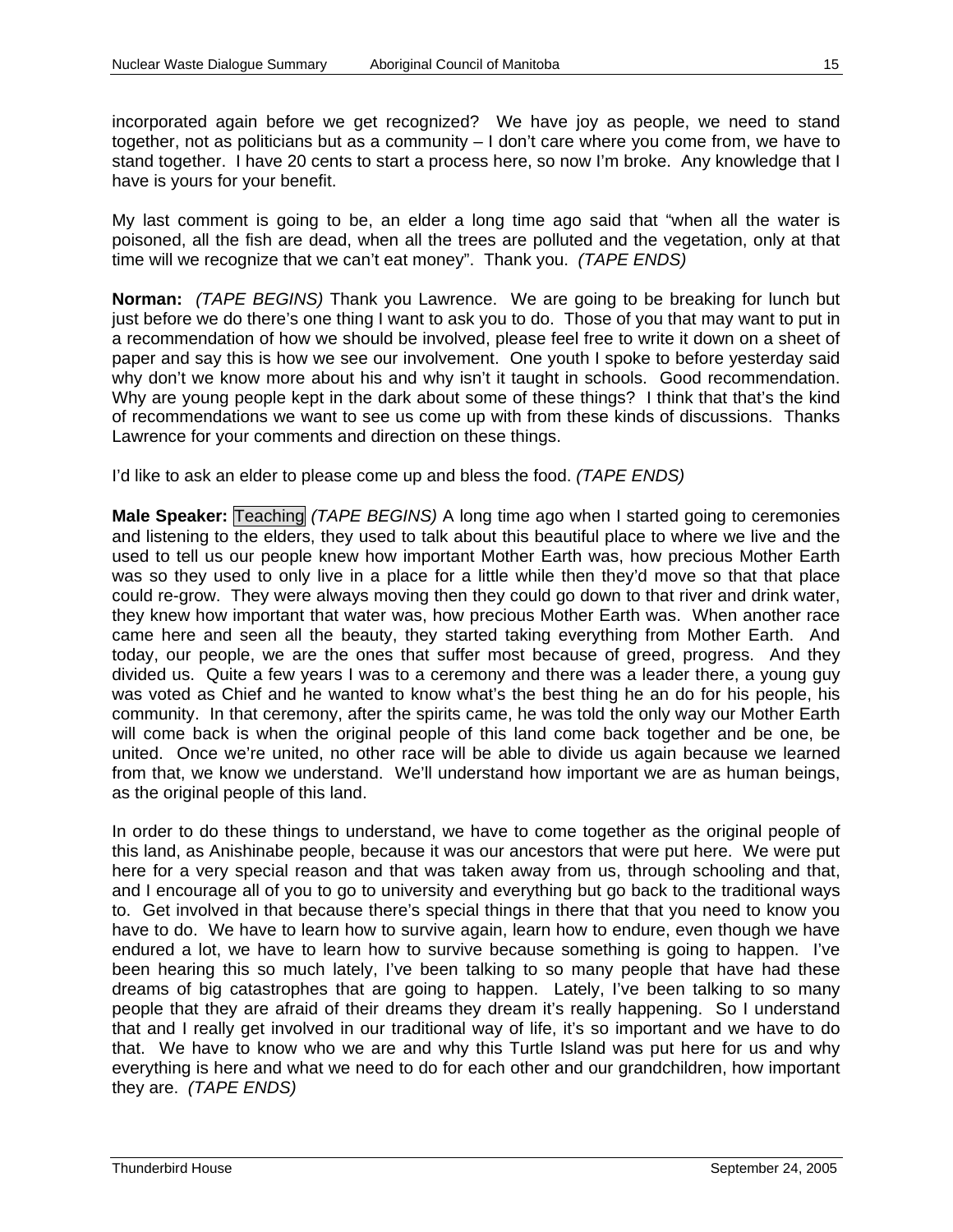#### **LUNCH**

#### **1:10 p.m. Discussion on Aboriginal Involvement**

**Norman:** Thank you for coming back. We need to finish off some work this afternoon. Question One of the things that came up over lunch was will we be heard, we as Aboriginal people be heard on this topic? Information Well, you know, under the *Nuclear Fuel Waste Act* of Ottawa, Aboriginal people must be heard and under the NWMO, that sort of heads up this whole area of study, they have been given instructions to meet with Aboriginal people and to hear them and to listen to them. We know that the government in Ottawa, in that legislation, has made it clear that we must be heard and we must be involved so really its up to us what that involvement is going to be. How much involvement do we want, how much do we need this.

The Provincial government, and I can't speak for them, but I did speak to one of the Deputy Ministers yesterday, and I asked him what the provincial position is on nuclear waste and the disposal of such, and he said that has not changed since legislation in the early 1980's, where they would not allow storage of the waste on provincial land in Manitoba. Other provinces have similar legislation but that's the position of the provincial government here that they will not allow the waste to be stored on provincial Crown land in Manitoba. Now that is not to say that if a First Nation community were approached that would exclude that, it could very well happen on reserve land, on First Nation territory because it is federal land. That is one of the concerns that I've heard about this whole scenario – what if they were to approach one of our communities that are looking at economic activity in their region, would they accept money to allow this kind of development to happen. We know that its millions of dollars if they were to make underground storage facilities in the Canadian Shield, where they find the best granite to be for storage. It could very well be and I just wanted to make sure that we were clear on that because both federal and provincial governments want to involve Aboriginal people in this, they must, they have to, it's by law and it's their legislation so I say let's take them up on that offer.

We talked of a number of things this morning of how we might be involved. I want us to continue talking and thinking about that, let's stay on that trend of thought of how we might be involved. We came up with a number of things this morning of that involvement; 1. Yes, we need to be involved, and 2. How do we be involved, how best do we be involved, how can we be heard. We have ways of being heard, we have our own media people now, on television and radio programs, and we have that available to us. We can attend meetings, like this meeting today, and others will follow I'm sure. We have to take that level of interest, it's a yes I am going to attend these meetings because I am concerned. We can write these submissions and present them, we can do that, not on your own but we can do it as groups. I think that there's ways of being involved but we must exercise that right to be involved. I really want to encourage young people especially, now that you've heard and know some of the information that was presented here this morning of how you might exercise your right. Many of you have good educations and you know how to write submissions. I think that we got to keep in contact with our grassroots organizations like the Aboriginal Council of Manitoba or Winnipeg, and we got to keep in contact with those organizations and let them know we are interested. Their offices are over here at the Aboriginal Centre. You can go over and see them, talk to them, let them you know that you want to be involved and that you're interested, that's very important.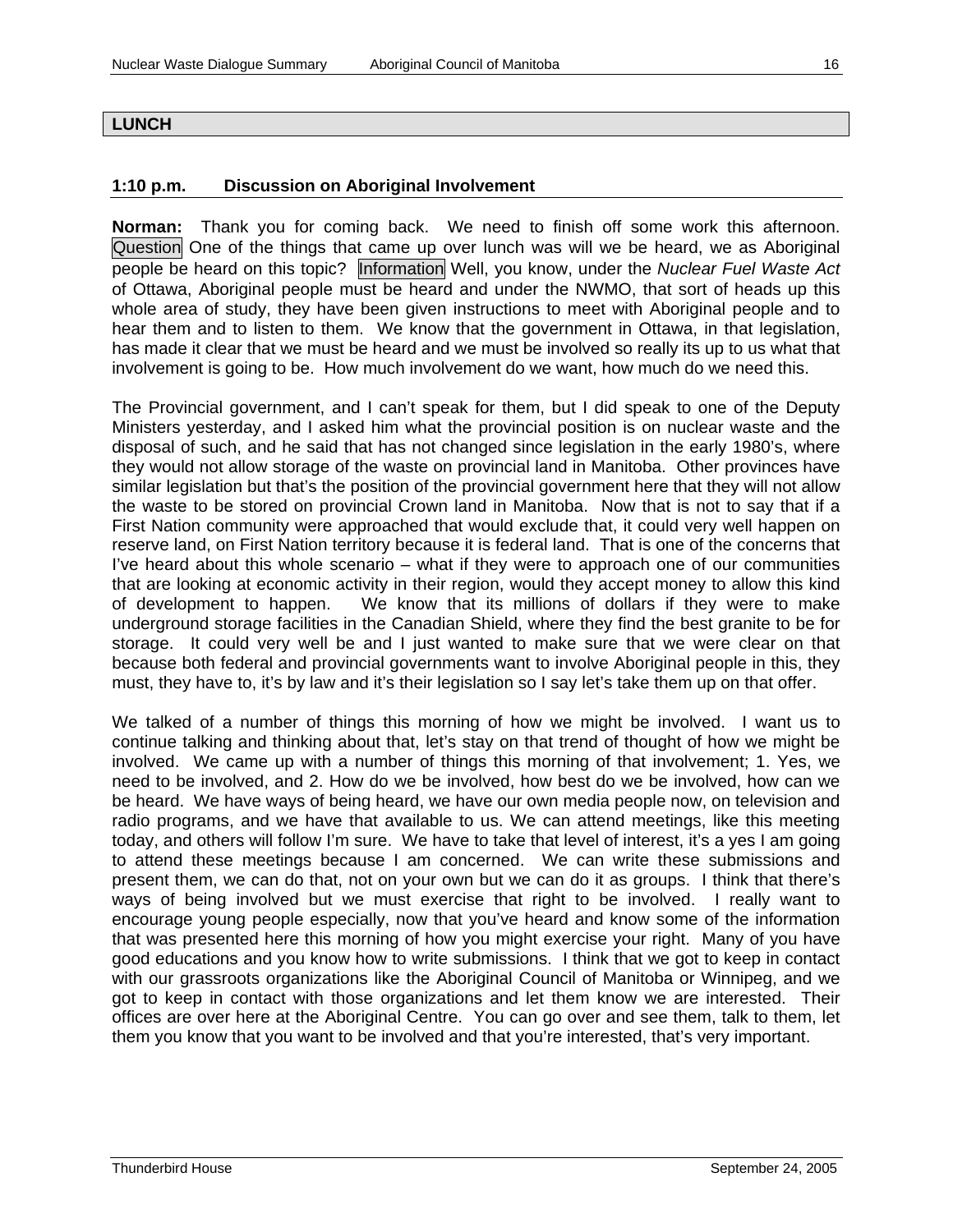I'm going to leave the mike open again for those that didn't have a chance before we broke for lunch to come up and speak, let us know how you want to be involved and I'll just leave that open now. Feel free.

**Male Speaker:** Hi, I'm Daniel. When I was growing up, my mother was always real strict – you're going to university, this and that, make sure you're on time, whatever. She would always put me in chemistry, physics, math, and reading these chemistry books, these books that are supposedly presented in a way that's completely neutral, its just knowledge that you can learn and understand and apply it to the world later on I guess when you become a scientists or engineer or whatever, what I'm doing now.

I found that after many years of reading these textbooks, these supposedly neutral books, I found that nuclear radiation was presented in a way that there were more benefits to it than a downside. Hydro electric dams, I think this is a very important media source for our young people, our older people. Like he was saying, we have TV programs, radio programs, and that's one thing I don't think we really looked at yet, our science textbooks. I think that a science textbook is presented to you in a very one sided way – I don't know what you'd call it but we as Native people think in a certain way, other races and other cultures think in another way, and we read these books, and its their media, a science textbook is still their media, their still teaching us and it's like being neutral but we're not; it's double speak.

It has 2 meanings and I think that is one of the main things we have to take advantage of or we have to start doing is writing in textbooks, like science books, I read those things like 6 hours a day and I really, really begin to notice that and I think that's one of the things we really have to change. Thank you.

**Male Speaker:** Question I just want to know that is everything here being said recorded and used?

**Norman:** Yes, it is. What we are hoping to come out of that is to formulate some recommendations of your involvement, which is what we're hoping and will make sure that whatever comes out of this meeting today will go into a submission and be given to the people that will involve us later or form here on. There has been some involvement already, as we heard from some elders earlier on, and it needs to be ongoing. So to answer your question, yes, this is being recorded and put this into a report. For those that have put their names in the report over there you'll get a copy of the report or at least a condensed version.

**Male Speaker:** I guess what I'm wondering is where our leaders stand, I know the elders are here today, how come we have no leaders here, where are our Chiefs? To me it all seems political and the only way we're going to change it is to become involved in the political process and get on the Chiefs back and I know there's lots of stuff going on in the communities its just to me it's a waste of time, even the way they elect each other and stuff like that. I'm not trying to…I shouldn't be apologizing for slamming what's going on in those reservations where the Chiefs are buying votes with alcohol and you know just taking advantage of the people. Our government, right up to the top, like all the things you see, the way the stores are set up now where you go into the stores and everything is being sold like non-biodegradable and all these things take energy to produce and why are they just allowed to carry on this way; like the old fashioned way where you would go to the butcher and he wrapped your meat in paper, how come we're not still doing this stuff. Like just a form of speak, like economics to me the word economy is just another form of the word greed. The way the rich people are like they want to live in a big house, I can't even fathom if I had millions and millions of dollars I wouldn't need a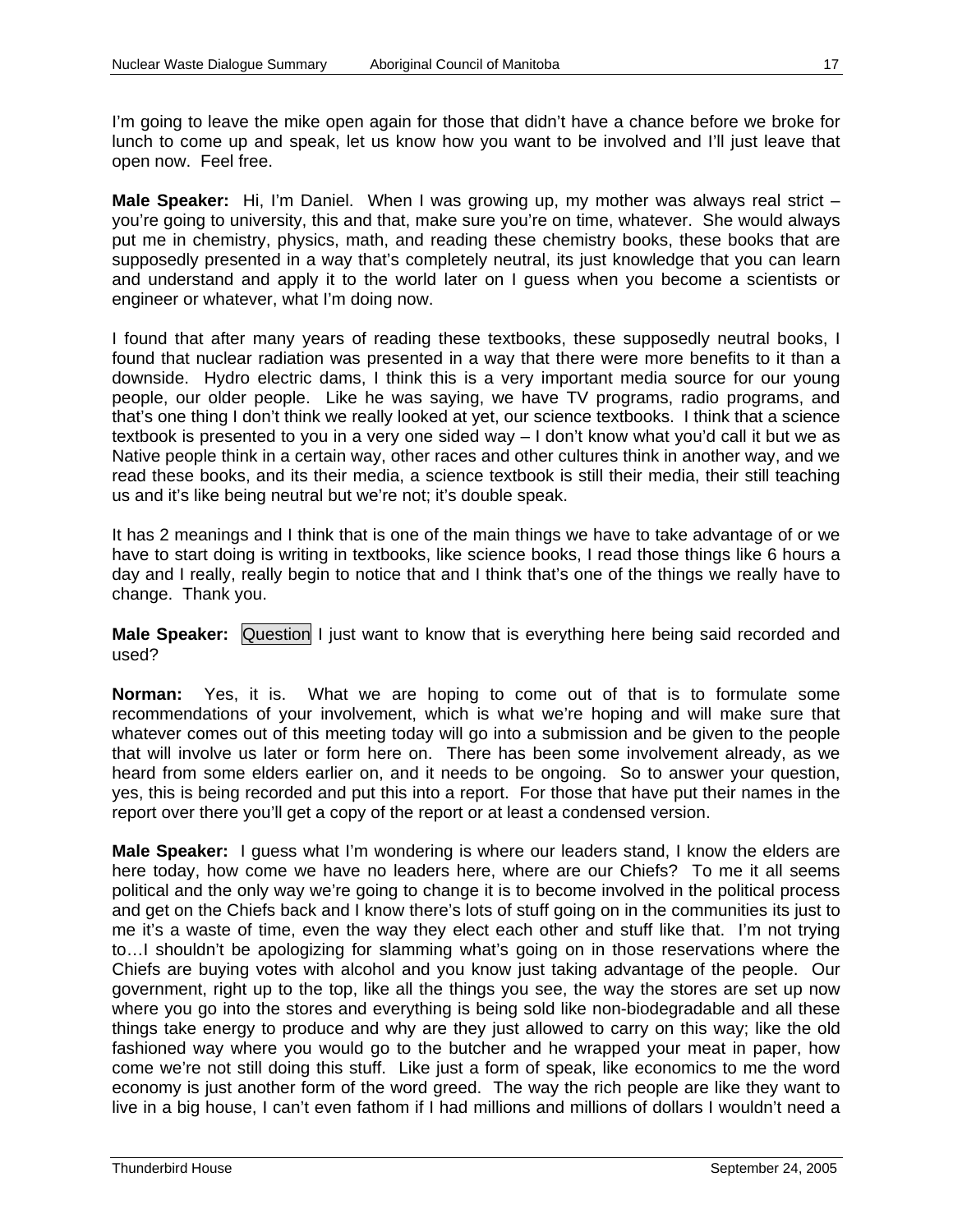big house. Why do they have these big houses, why do they have 2 cars in their parking lot that are written off by business, it just seems that the rich are getting richer and the poor getting poorer. This is being allowed by our government. Question I just think that our Chiefs need to stand up and that's my issue is where are our Chiefs today? Thanks.

**Norman:** I don't want to respond to his question in a way that would send a bad vibes out there but our Chiefs, as he questions, were not specifically invited today as the Aboriginal Council of Manitoba had organized this meeting here today of citizens and that's why they were not invited. We didn't want this to become a political thing right now, we wanted citizen participation here because we felt that that's where, at the grassroots level, that some of the ideas would have to come from and some of the information brought down to the community level and out of that some recommendations of involvement by the community, by you.

One of the things that have often been said, and I throw this out for you to think about, is consultation, what is it? Many times people say that they didn't consult with us, meaning them the government or them the NWMO or who ever it might be, they didn't consult with us. It's a fair argument for us to question what consultation is when it comes from them to us, we want you to be involved. We consulted with them what really does that mean? I think that its time for us as Aboriginal people, to come to something like this where we have a voice and are given the opportunity to raise that voice collectively, that we should be going to those organizations and taking them up on the offer and we go and let them know what our views are on this matter and not wait for them to come and consult with us because we have trouble with that. Did they consult with us; they came and had a meeting with us but did actually consult with us, what is that.

And I just will throw that out because I think the opportunity is here for us to say yes we are going to be involved in this issue and if we need to come to the table we will do that. So, lets just turn the table a bit and we will come and bring our views and knowledge to you, you don't have to come to us, we will come to you. The door is open. I'd like to see that.

**Male Speaker:** Hi, my name is Tyrone. Before today I wasn't too concerned about this issue, yesterday was the first time I actually was told about so I thought I'd check it out and here I am. A lot of times I like to think I know a lot of things and I saw this and I don't. You know the answer to what we're all here for is pretty clear. I think we need to raise awareness and try to increase participation. Like for me when I see an opportunity I jump on it, like if someone needs help or needs participation I just like to jump in there and try to help out.

Recommendation We need to find a way to make youth care about these issues and make them realize that in 20 years it's going to be their turn to look after these issues and to raise awareness like that. I like to think I've been involved quite a bit in the community in terms of groups and participation and things like that but I don't think that I've ever came across anybody whose main motive is what we're all here to talk about today. Recommendation I think it'd be good to note there needs to be a group willing to go to the community and go out and take a more direct approach but up until yesterday I never heard of the issue and you know its obviously an important issue because our land is going to be decomposing and what do we do after we don't have our land, we won't be able to survive or anything. I just think it's important for the organizers or the people that are making this their job – I can't remember the term. To find a way to get to the community to get them to come here but broaden the horizon to increase numbers and participation. That's all I really wanted to say. Thanks a lot.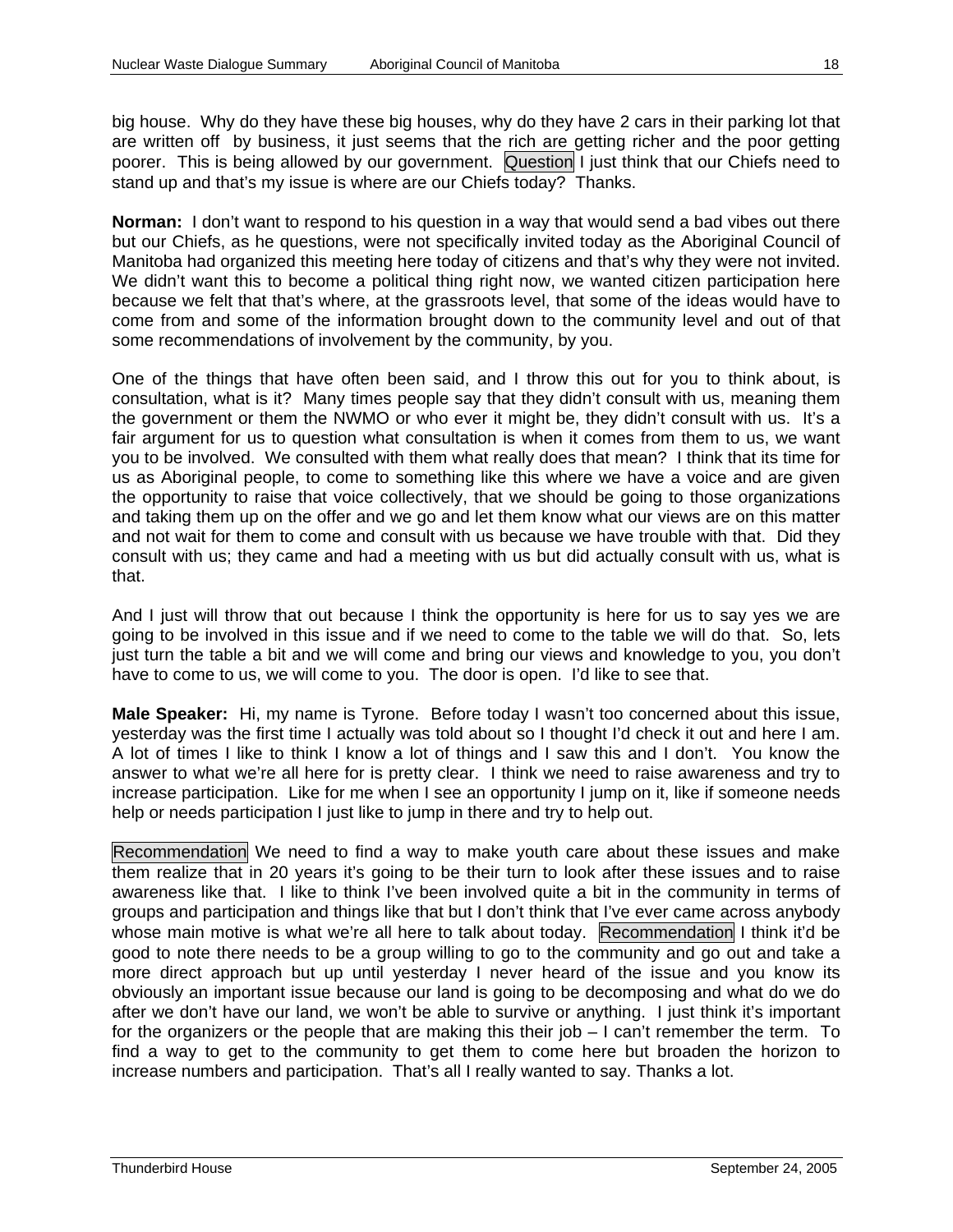**Norman:** Thank you for those comments. When you think about involvement and how to be involved, the first thing that comes to my mind is that we need to know some basic information on the subject, like we got this morning, that generates interest and you are interested, you are still here. Another phase is education, how do we get people up to date on what is happening? And what our involvement should look like. Education is very, very important to our people in terms of these kinds of issues; how do we educate our people at the grassroots level so that they are going to be able to get involved in a real way, in a way they feel good about being involved. So education is really important.

The other part of that is how do we, as people living in the communities, not only in Winnipeg but in northern communities, how we get that information out publicly to the people that we need to communicate with. Whether it's with the NWMO, whether is our leaders or whomever, how do we get that information out there. That's important for us to think about, information gathering, but to respond to that information is also important, we have to be able to communicate and that's why I'm suggesting that we do have methods now with our own TV stations and programs now, we do have ways of communicating to the general public. We must use those systems that are there to be heard. That is a very important part of our involvement here. Now let's not just sit and wait for somebody to bring us something, let's just get involved. Let our view be known. Is there anyone else?

**Female Speaker:** My name is Golden Eagle Woman (*said in her language first*). I just moved to the city on September  $1<sup>st</sup>$  hoping to better the life of my 4 children. So they could get a better education to because there's nothing at home for me. I just started learning about my culture and everything, we had an Aboriginal teachings class at Red River College; just being in that first class, I wanted to learn more about myself and about my people because we've suffered so many years, our people were wiped out by small pox the Europeans brought and so many diseases with them.

My mom was sent to residential school and I see a lot off our people suffering, our children not knowing who they are, where they belong. Some of them end up getting into these gangs and its Aboriginals killing each other and that's so sad to see because that wasn't our way of life. We were caring people, we shared with each other, we were ripped of our culture, our identity, our character and for me I now know that we are all put here for a reason and for myself my target is youth and I want to be able to give the youth the knowledge that I have but I am just on my path learning as well.

Recommendation It all has to start from us teaching our children our way of life, who we are, and being in that teachings class just made me proud of who I am and at least now I can say that I know where I'm coming from now, I know who I am, I know where I belong. On my journey I'd like to learn from my elders but we don't many of those at home like we do learn from our elders but I feel not many share with themselves because we lost our culture again. For myself, I am always honoured to hear from an elder and I would always like that because they teach you so much. Back home its not like that, where an elder will come and tell you about the ways like there's not much of that so everything is new to me but I bought my 6 year old daughter with me and I kind of thought that she's young too and I got to get her involved with our culture, our communities so that's the reason I brought her here. Even though she may not understand what's going on here, at least I can say I brought my daughter and she touched ground base with it anyway. I know what I have to do now.

I've always been wondering what I'm supposed to do because I know I'm here for a reason but what is that reason and for me what I want to do is help my people out more, as much as I can,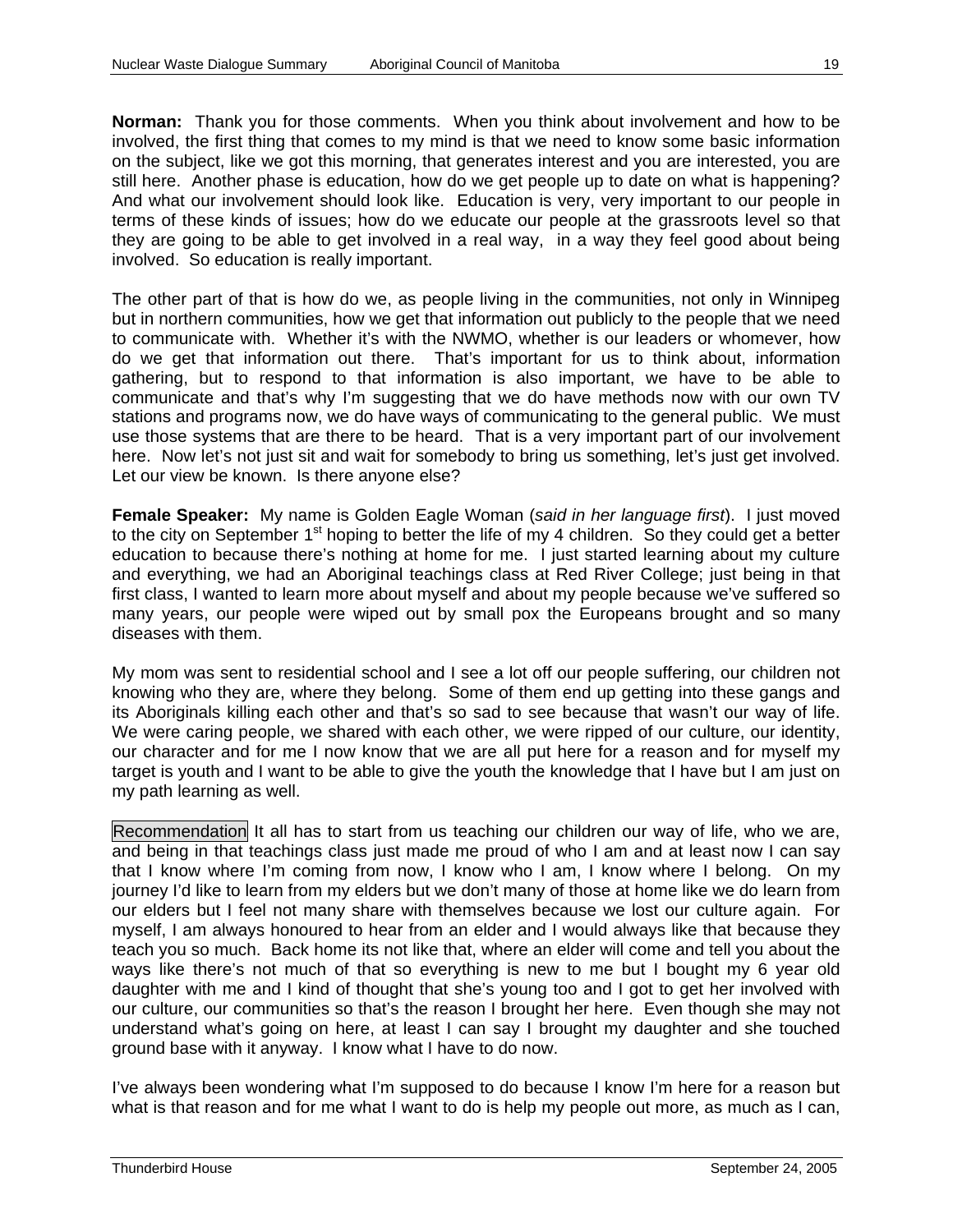especially the children because those are the next generation and they need to know our culture, they need to know who we are as Aboriginal people. I know what my reason is now it's the youth and has to do a lot with the environment. Our children are just suffering so much, in today's world I don't see the children having respect, they don't respect anything, some do some don't, we've lost that and we need to teach our children our ways of life.

With this nuclear waste thing I think that it should be taught in our schools at a younger grade so they have a better understanding of what this world is coming to. It's so sad to see that this world is suffering in so many ways, we're abusing our land. It gets frustrating when you know that people know there's destruction to the land and nobody's doing anything about it and that's the frustrating part for me, where are our children going to be in the next 10, 15 or 20 years, are we going to let our children suffer more than we are suffering now? Recommendation So I just think that now is the time for us as Aboriginal people to stand up and take our knowledge back to our children. Thank you.

**Norman:** Thank you. You know that summed it up so well in such few words, of what is one of the things that we must do, and that is to educate our children. We must let them know what we know. That is why we involve elders and that is why we want to see elders become more involved. We can't always rely on our public education system, we have to rely more on ourselves. I have to go home and tell my children and grandchildren what I learned here today so that they are aware of what is in the future for them. The next time we have a forum like this that my granddaughter is sitting here beside me like this little girl is sitting with her mom. That is what we must do.

**Female Speaker:** I guess I just want to add to our traditional education from our elders is important. And reclaiming our lost teachings, knowledge, our healing, all that are important. I believe as a Nation we are still reeling from the effects of colonization, residential school abuse and its effect on the generations and there is a lot of dysfunction, a lot of pain, but there is also a lot of hope. I agree with Mohawk professor, Dr. Martin Hill, and I was at her presentation at the U of M, and her presentation was on the history of the impact of the residential school system on our children and people to the  $4<sup>th</sup>$  generation. She said that at one time education from the non-Aboriginal side began as a positive thing but it actually did a lot of damage to our people. She went through all the negative impacts and things, then turned it around and said how education from the non-Aboriginal society can also be used to heal us. I believe its beginning to happen.

I also noticed like I'm here in Winnipeg and there's almost 80,000 Aboriginals here and yet we had an Aboriginal person run for Mayor, his name is Chris Henderson. The number of Aboriginal voters is great and we could have a major impact on who we elect and he said only about 2% of the Aboriginal population voted. So the other issue is we need to train our children and young people to encourage them….to the traditional forms of governance and need that knowledge of living and culture and have the autonomy to practice our spiritual beliefs. In the Aboriginal community there are all the different belief systems which are evident. I noticed with all this, I came to the conclusion that even encouraging our young people that they need the basics, need their education, their high school, participate in the election process, which, all in all, you know, I guess we think a lot of people have had negative experiences. There are corrupt people, corrupt leaders, and I'm not going to discount that but I want to give an example on the university. They had elections for the student council and it was done out in the open in a transparent way and we followed all the general guidelines of the main council and incorporated a bit of our own way.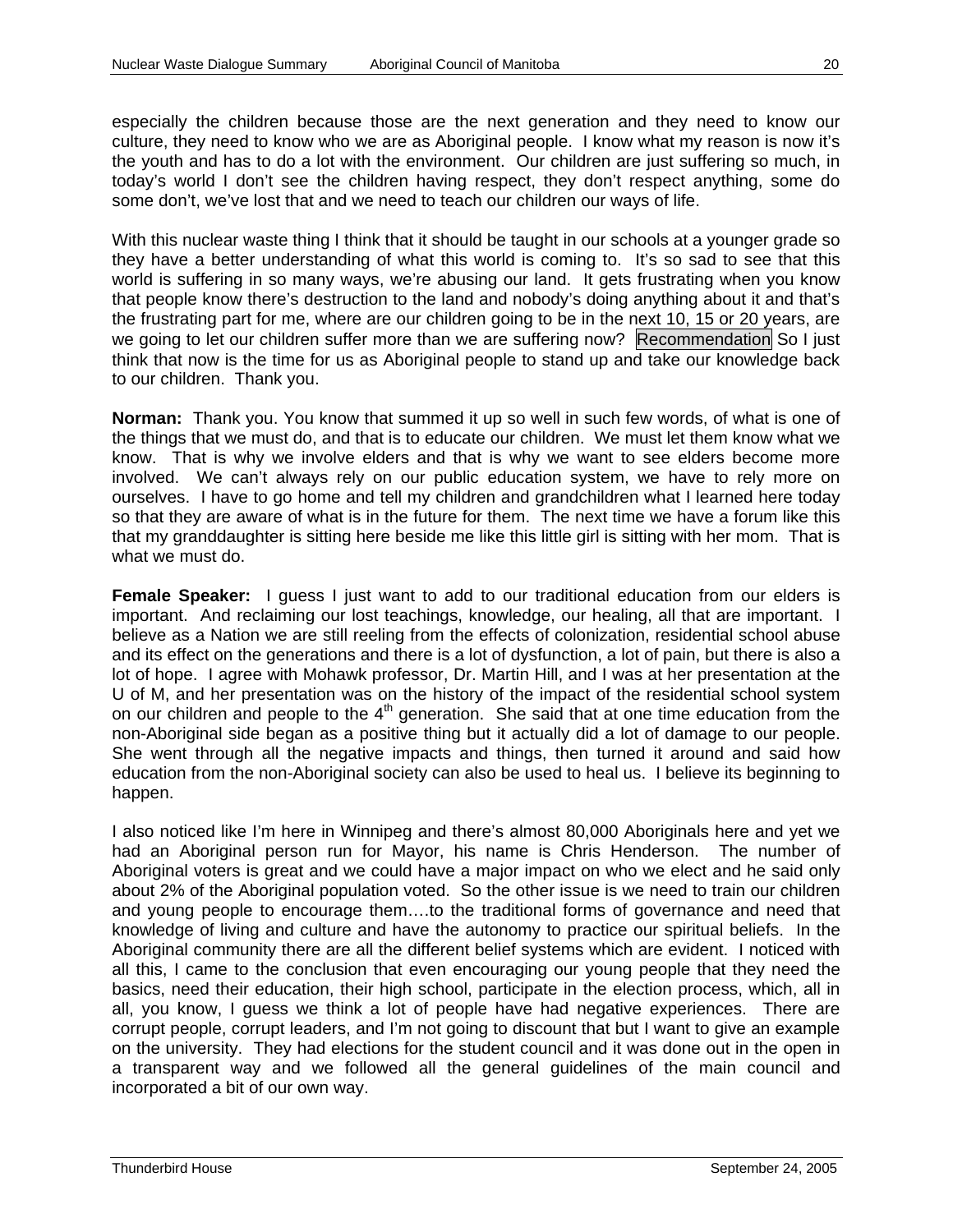Being transparent, we counted all the ballots in the middle of the circle and everybody witnessed it, all the numbers, all the count, so how can you have any dispute with the knowledge, truth and transparency. Then it would put away half the problem of rigged elections and dishonestly gain positions, you know all the negative things which a lot of us are familiar with and a lot of us are aware of. So I would suggest that, that we...and I guess I'm just speaking from a visionary sense, its going to take a little bit of time and also people who are willing to be transparent where there isn't any rigged elections, there isn't any nepotism, we work on the merits of who ever is qualified, on the merit principle. I believe that would be a beginning and that this year at the university, we're going to do it all again in the circle after a potluck, and who can dispute that, the decisions of the majority, the consensus. Thank you.

**Norman:** Thank you. If there's a will, there's a way and there is a will and there will be a way, so we will find that way, whether it's bringing people together in this kind of forum or using the resources available to us, we will find a way of letting people know. Recommendation One of the things and we have talked of things this morning, some recommendations of involvement, one of things I would like to see and push for is that this become part of our curriculum in the schools and actually have people that can talk with and study with and learn from, people like Dr. Edwards and others out there, that we can get some of our university and college people to feel good about going out to university groups and classes of teaching some of these things of nuclear waste and our involvement, that's what I'd really like to see. I would really like to see us promote that because it's really based on education and the education process, it is. What we do with that knowledge once we get it that matters. What do you do with it? If this mom would only keep that to herself and not bring the little one today, the little one can't learn from her unless she goes and tells her and fills her in, educates her, the same with you. That is the education I'm talking about, what we know shouldn't be kept up here, in here, it should be told, we should educate others about what w know and there's ways and means of doing that.

I think that if we go to the NWMO and government, and say look, this is how we see ourselves getting involved. Look we want to do it. Why we want to do it is because we know more from our elders sitting over here about the traditional values than they do out there, non-Aboriginal educators. Our elders know more of the traditional values and teachings than they do. Suggestion That's why I'm suggesting that we do it but do it from our educational backgrounds and values, not from there's; any response to that? Yes Dr. Edwards.

**Dr. Edwards:** Thank you. I certainly think education is a very important thing and I'd like to share with you before I leave, because I will have to leave around 3:30 to catch a plane back to Montreal, what I've tried to do is share some knowledge with you, basically some technical knowledge, some historical knowledge about the situation. I'd now like to share with you some views about what we as citizens can do.

In Ontario they had a process where they tried for 3 years, they tried to find a willing host community for radioactive waste, not radioactive fuel, what they call low-level radioactive waste, from Port Hope, Ontario, which has 800,000 tons of radioactive waste in ravines around Port Hope. For 3 years they looked for a willing community all over Ontario and what they did was, and I thought it was a very good thing, they made money directly available to the community to educate themselves about the issue so that they could bring in who ever it wanted, including myself and other people, to get a better understanding of what was going on so that's the kind of thing I think one can hope for is that resources should be made available directly to the communities so they can educate themselves in the way they want to.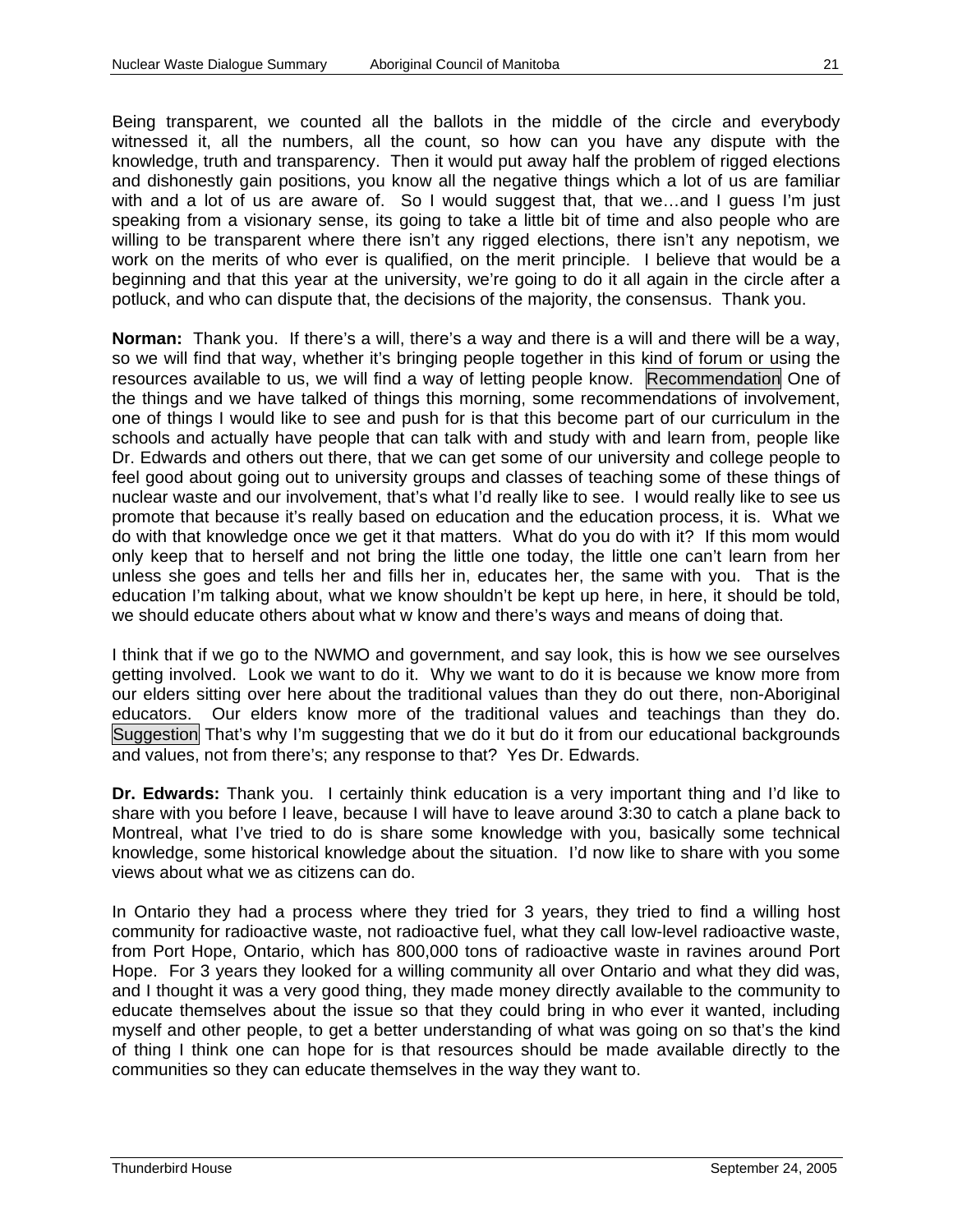Our organization is making a number of recommendations regarding this whole process, including one that says the NWMO should be scraped and a new organization independent of the nuclear industry should be formed. The original recommendation of the Seaborn Panel, which was in 1998, is that there should be an agency formed that is truly independent of the nuclear industry, this one (NWMO) is not and that agency should have on its board of directors, people that really care about the issue, including Aboriginal people and environmentalists and academic scientists that are not connected to the nuclear industry and who therefore don't have a conflict of interest. So, one of our recommendations is going to be that the government of Canada should change the law and get an organization that is truly independent. Such an organization is likely to help with our education goals about the nature of the problem.

Another thing that we're recommending is that we're going along with the recommendation made back in 1978 by the Royal Commission on Electric Power Planning and that is that this stuff shouldn't be moved, period. There is no reason to move it from point A to point B because we don't know if it's any safer at point B than at point A. And as long as they are still producing this radioactive waste, if you move it to a central location all you're doing is adding one more trouble spot; not to mention the transportation routes between them. Back in 1978, the Royal Commission asked them not to move the stuff until they were serious about shutting down the industry. Once they get serious about shutting down the industry then you can start talking about what we are going to do about all the waste that is left over but as long as they continue to produce it, then there doesn't seem to be any real advantage to moving it. By the way that's the position the Inuit Tapiriit Kanatami took – their recommendations are on the internet you can read them if you like ([http://www.nwmo.ca/default.aspx?DN=1003,1139,1002,988,20,1,Documents\)](http://www.nwmo.ca/default.aspx?DN=1003,1139,1002,988,20,1,Documents). They have also come to similar types of conclusions about that.

Another thing that we're recommending is that the government of Canada pass a law, similar to one already in place in the United States, against the separation of plutonium so that there would be a law preventing the separation of plutonium because that makes the waste management problem a lot more dangerous and a lot more difficult for any community that finds itself with these wastes.

I'd like to say a couple of hopeful things here. People are quite understandably depressed about the nature of the subject because it's not exactly a very happy subject, there are however some good things. People are actually being asked their views, how many times has the government asked for your views on anything, let alone something that's a multi-billion dollar project. And it is written into the law that Aboriginal people must be consulted, that means that can't really ignore what Aboriginal people say on this issue.

Another really important thing to realize is that we're not talking about an isolated community facing this problem; we're talking about communities' right across Canada being pulled into this dialogue process and have an opportunity to speak with a kind of a more coherent amplified voice, because your voices are added to by voices right across the country from other Aboriginal and non-Aboriginal communities – and that's another thing to think about.

There's still a  $3^{rd}$  thing I'd like to mention and that is that when it comes to – as many people have mentioned quite rightly – the lure of money is very powerful, especially when you have people unemployed and social problems in the community and really looking for economic development and to put money on the table, it is really very tempting. But I also wanted to mention here that it's not just up to one community because the waste has to be transported over miles and miles and miles of road and already there are communities right along the path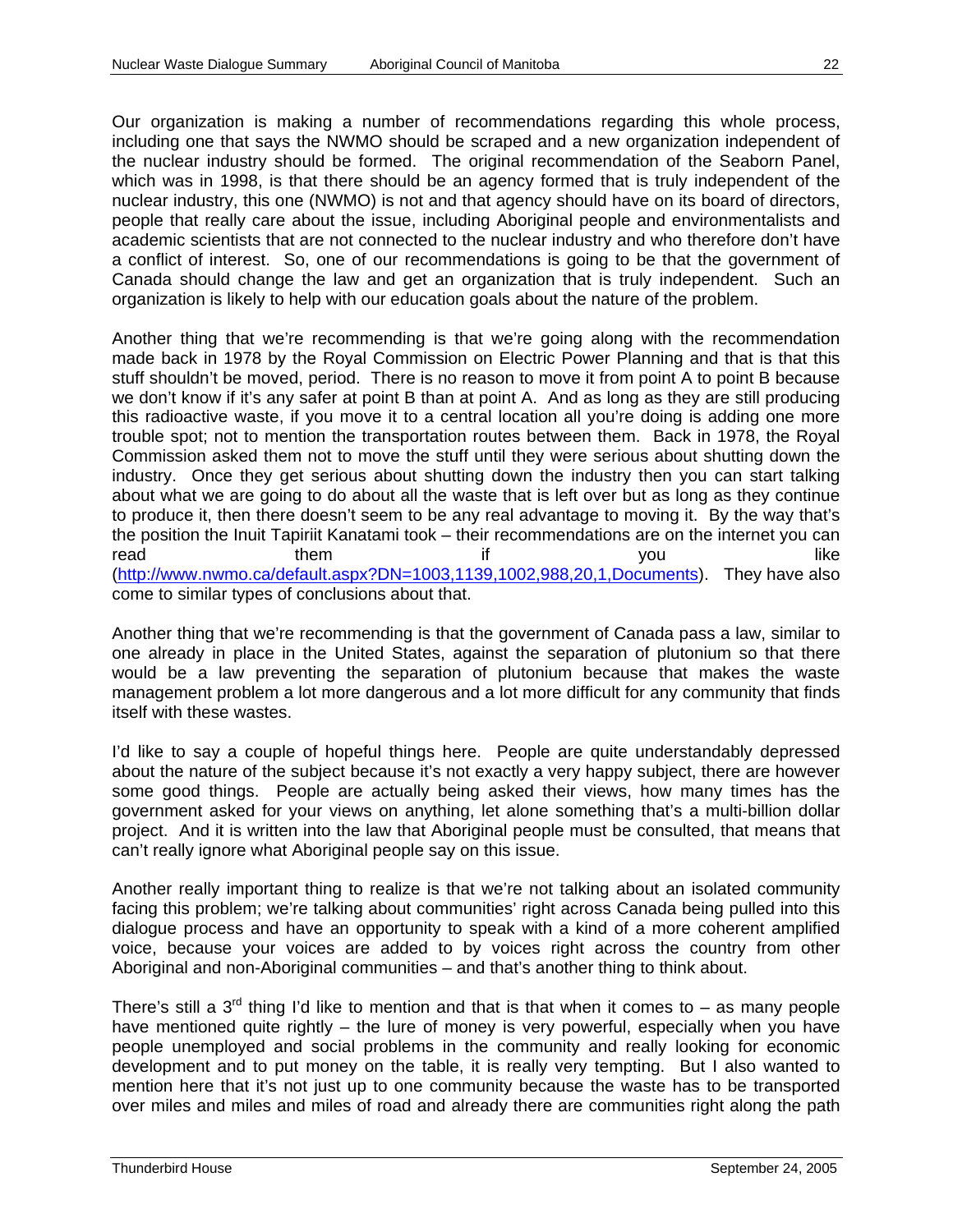who are passing resolutions right now – there are already a dozen communities that have passed resolutions against the transportation of this stuff through their communities. The province of Manitoba has a law on the books right now that forbids the transportation of that irradiated fuel through the province for the purpose of burial and the reason that law is there is that a small handful of people from Lac Du Bonnet and elsewhere pushed to have the government of Manitoba put it in writing that there was going to be no nuclear going into that pit up near Lac Du Bonnet and sure enough there's a law on the books. Maybe that's one of the reasons why the NWMO didn't mention Manitoba as a possible place; they mention Saskatchewan, Ontario, and Quebec. They also said that any community that wants it, of course, we'll be happy to listen to them, so Manitoba is not totally off the hook but what I'm saying is that a little citizen action really goes a long way. I think it's very important to remember that in this particular case, that its not just one community facing this problem its really a pan-Canadian problem and consequently you can take a lot of heart that you're going to have a lot of people on your side, both Native and non-Native, Aboriginal and non-Aboriginal communities, who are going to be very concerned about the outcome of this.

At any rate I just wanted to share those thoughts with you and once again I'd like to express how honoured I am to be here and I really appreciate it.

**Norman:** Thank you Dr. Edwards. You can see from what he has mentioned that you can put recommendations forth, can be anything from changing the law to educating to how the money flows – the money coming to the people in the community so that we can do it ourselves. It's a broad range of things that we can recommend here; I just want to make sure we know that. So when we're thinking of what recommendations can we make, it can be a broad range of things.

If you have a recommendation, and think it's too far out of the question like getting Canada to change a law, no, don't stop there, think that you can do it because if we pull together and we make enough noise together, we can have an impact on the laws of the country and the people that make the laws. We have MP's we can write to and speak to so don't think that we can't do it, wipe it from your mind if you can. We can do it. It has been said this morning that we can make a difference; a united voice can make a big difference. One person may not be heard but a lot of us will be heard. We also have to remember that we have a lot of organizations in our communities that we can use to channels these things through. Use your local organizations; use the people that you know that are elected to do certain things in your community, that's the way that you can do it. Every community has these organizations, not just Winnipeg, a Chief or Council or an organization that you can use.

Its 2:25 pm, so would anyone else like to make a comment.

**Female Speaker:** My name is Mary Wilson; my spirit name is Grandmother of Four Directions that Walks with Wolves. When this meeting started I decided to go with the others for the sweat lodge to ask for an answer from a spiritual place. While I was at the sweat lodge, I was given a very strong message on what needs to be done, how it can be done and how this can be resolved. What I was told is there's part of our beliefs with our teachings that there's sacred grandmothers and grandfathers and when we sit with those rocks we see things, we feel things and we hear the spirit that travels through that rock, well uranium is part of that rock. Recommendation And I don't know if someone has taken the time, or the scientists, like the young scientist we have, has taken that time to sit with that rock and ask what it needs to come back together again and what it needs to be honoured because of all the power it has given us.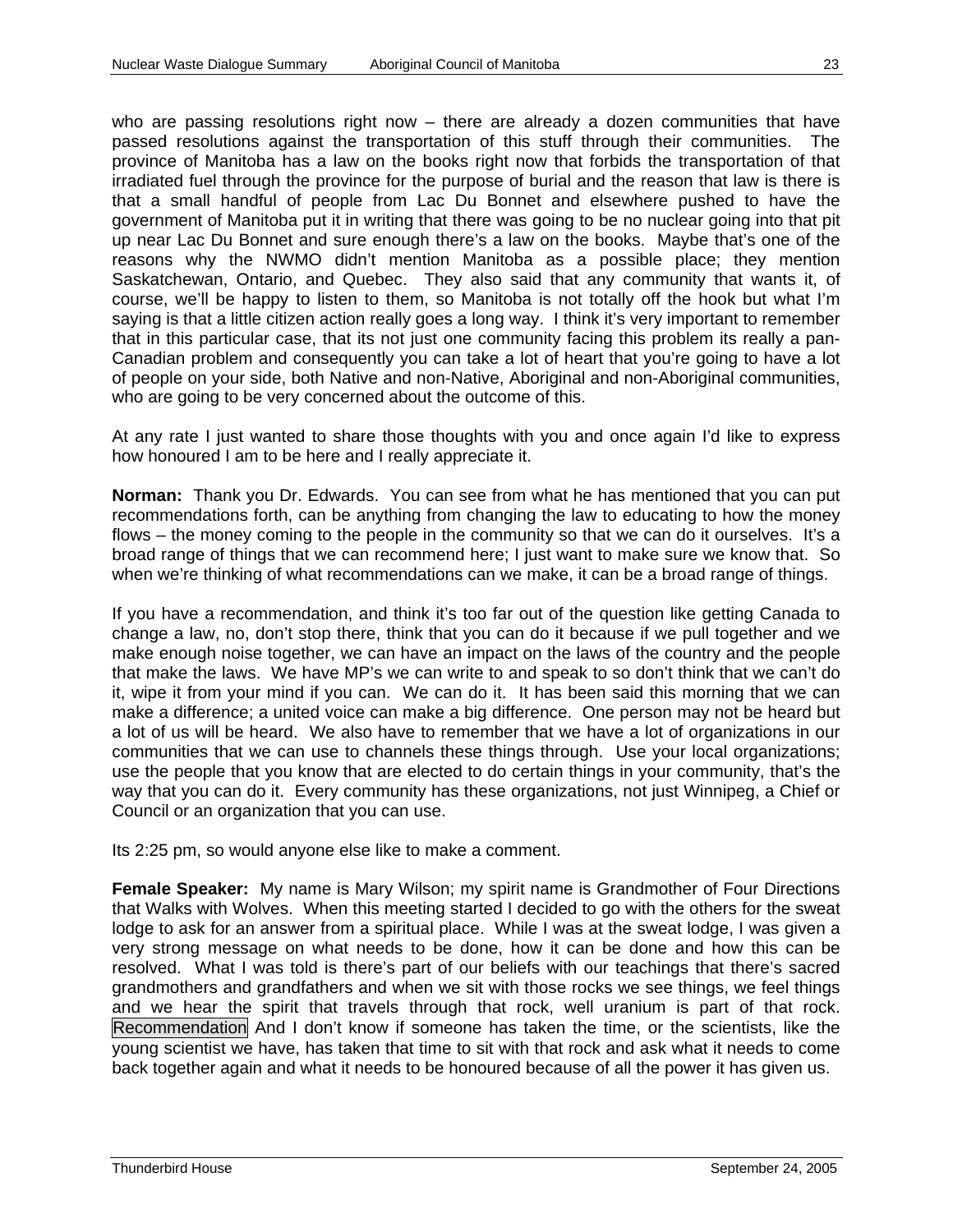So I questioned that in the lodge on how that could happen and from what I gather, from the fast pace of our world, radical changes, the young scientist that we have are in too much of a rush and haven't had time to sit with that rock and ask it what it needs. Recommendation They've lost they're inspiration and what I was told is there are healers and very wise people that could sit with these scientists and give them what they need to find the inspiration and drive to hear the voices of that rock and bring it together and find a complete solution instead of a temporary place to dump the waste. And that's what I would like to see happen, that is what I was told. And if anybody needs any more information about that vision, which I think is possibly a prophecy, you are more than welcome to talk about it. Thank you.

**Norman:** Thanks Mary, I really appreciate that insight. I just wanted to say that what Mary has just brought to us is a powerful tool that we might not have thought of had she not gone to the sweat. I want to echo what Mary said that for those of us if we are looking for a recommendation to make to the scientist or a doctor, ask them to come with you to a sweat lodge, lets go on a fast for 4 days, come with me and I will show you what you might be able to gain from this. That may be a recommendation to make – let's get some of the policy makers to come with our people on our sacred ground, in our sweat lodges, on our land. Thanks Mary, I think that's really a good idea and I am really glad Mary shared that with us, her vision, her dream.

**Male Speaker (Lawrence Houle):** Here I am again. I've heard an awful lot of things here – sorry I have to leave shortly and meet my boss I call my wife. Anyway, I agree totally with that vision and there are differences here in our lives. There is such thing as natural laws that are created by our Creator and there are such things as manmade laws and I think those 2 differences we have to look at. There have been natural laws here for a long, long time, we have to go back and study those natural laws. Those manmade laws are the ones that's the reason why we're here today.

I agree with Dr. Edwards that those corporations that deal with nuclear waste will continue to hire scientists that continue to say that nuclear waste is safe but where I'm standing here today, I don't think it is and that is why I am making that comment about manmade laws. Question There are 3 or 4 things about these laws that were not accurately explained to me today and that is what are the consequences if they continue producing this stuff? The way I understand what Dr. Edwards is saying is that they will continue producing this stuff and it will be a lot more harmful to human beings and its not only here but a global issue that we need to be aware of. This is very powerful stuff and I think Mary and our sister over here really hit the nail on the head, they were right on, so I think the board of directors of these corporations , we need to recommend that Aboriginal people or such should be appointed into these board of directors positions so they can at least have a voice. For example, there's a government of Canada that have I don't know how many seats they have, something like 300 seats.

Just a couple of years ago, I read in the paper that after all of these years they allowed one Aboriginal person to sit in that government finally; what kind of chance do we have to voice when a situation like that happens? If we had a couple of Aboriginal people sitting on that board, it may be a little bit less or little more voice for us down here. Because it seems like, again, power comes up in the discussion today and as long as they keep making this powerful stuff they're going to create themselves a lot of money because they're able to sell this power to other countries. So their going to hire scientists – like Dr. Edwards said - to say that nuclear waste is safe. They will be able to say to the scientists that make this nuclear waste safe and they really didn't know how to make it safe, we've heard Dr. Edwards say that we can capture it in 50 years but what is beyond that.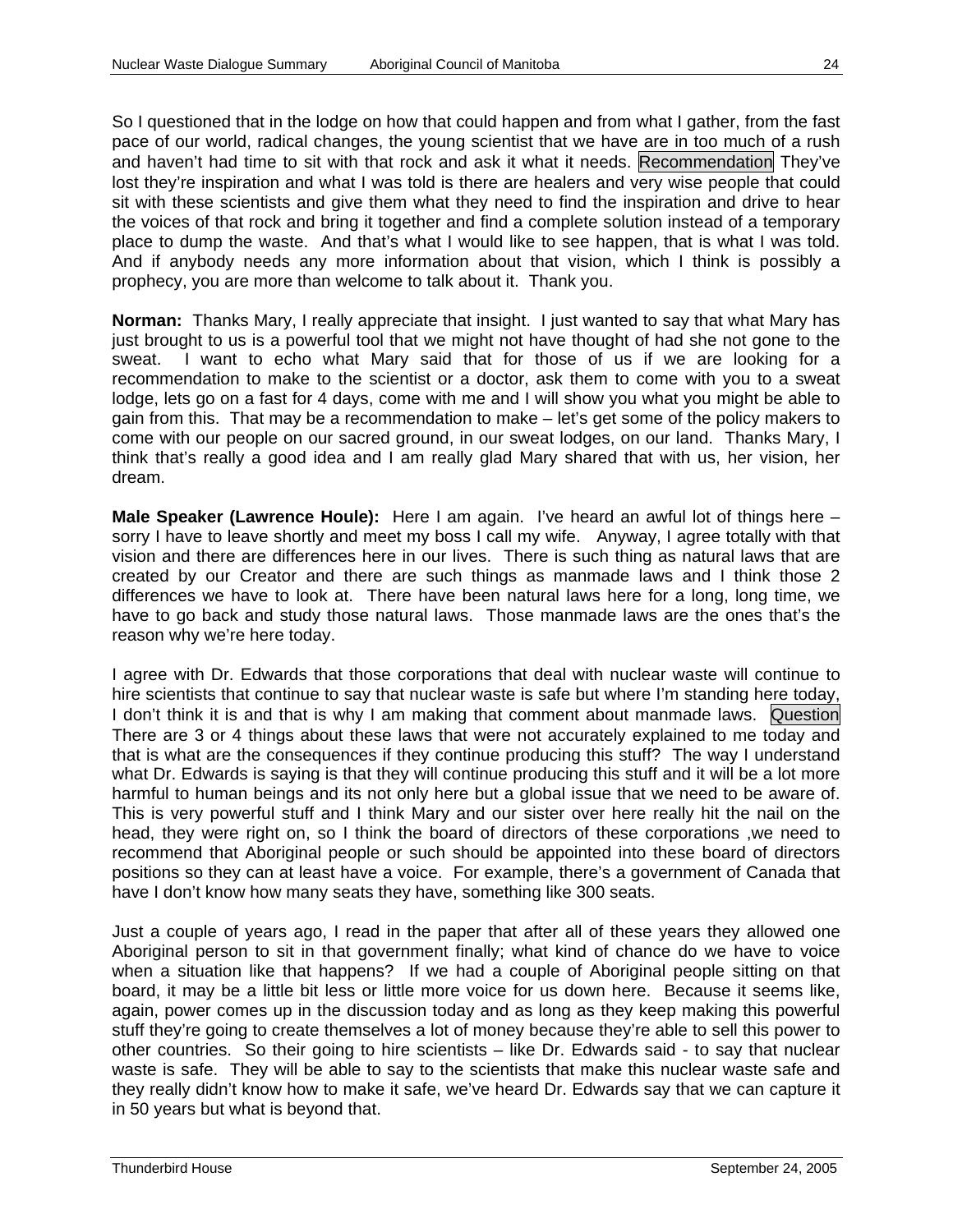Now, what I hear him saying is that let's put that nuclear waste over here for the time being until we figure out how to dispose of it. Recommendations I also agree with him on the word dispose – if you can't destroy nuclear waste how is it possible you're going to get rid of it somewhere? So that will be my recommendation and the other is to eliminate the production of the stuff while we are able to deal with the outcome, the consequences of what is happening now. So I invite you all to think about how, maybe making that recommendation to the board of the corporations who invented nuclear reactors.

Another comment I wanted to make is that a lot of times this progress – as one of the sisters said – the planners of our society here are planning so hard to make progress and make something unique and they spend an awful lot of money planning to succeed something and never ever thinking about what could happen to this success. They never talk about what might happen years from now.

Another comment I want to make is that the chemicals that they use to mass produce an awful lot of stuff, we are destroying our environment so fast. I spoke to Norman about his - I am not a university graduate because the only thing I want to learn of the university is to learn how to research; that's all I learnt and didn't do nothing else. Having said that, the research I went to learn there, I read a document one day that Lake Winnipeg is being depleted of its species of fish. Now the government blamed the cormorant for over harvesting these fish. Now I heard another elder say that for 1,000's and 1,000's of years, that these cormorant ate this fish and the fish were still there.

When I walked along the east side of Lake Winnipeg there were rivers feeding Lake Winnipeg of its natural process. When I went up river to make any kind of studies, I did find about 6 rivers that feed the natural environment. During my walk, I lived about 3 years in the bush, I found eight turtles and they were poisoned. Now what killed these sacred animals? I went up river and I found that development taking place. The forestry cut down the forest in the back there and what they do is go and spray chemicals in the under brush so they can get easy access to the timber back there so in spring time when the run off comes on, the run off in the form of chemical poison. When the fish go up to spawn, they meet this poison on the way up and they succumb to this poison. This is where the depletion of fish, this is my finding, and did you read that report anywhere? I submitted that report but never ever read it because this is the truth. Did those scientists ever go up there and walk in the bush in very rough terrain to go and find out what is really wrong there? Instead the convenience from the scientists is they blame the cormorant for over harvesting. You see that's what we are really talking about here, we are a part of that pollution if we don't say anything about our environment what is our kids going to do, we're the ones responsible to speak on their behalf and need to plan for them and need to plan now. Like she said already lets talk together and make a plan. Thank you. *(TAPE ENDS)* 

**Norman:** *(TAPE BEGINS)* Our elder here makes an interesting recommendation and a sensible one, stop doing what you're doing. If you've got a problem making nuclear waste and don't know what to do with it, then stop doing it.

**Female Speaker:** I want to apologize for not being here over lunch, I had to go check out of the hotel, get my sons and go feed them and stuff like that so I apologize for not going to the sweat. I have a long experience in public policy and analysis for 25-30 years so I've analyzed a lot of documents, federal, provincial, I was part of the constitutional conference way back in the 1980's and sort of analyzing the effects of certain things.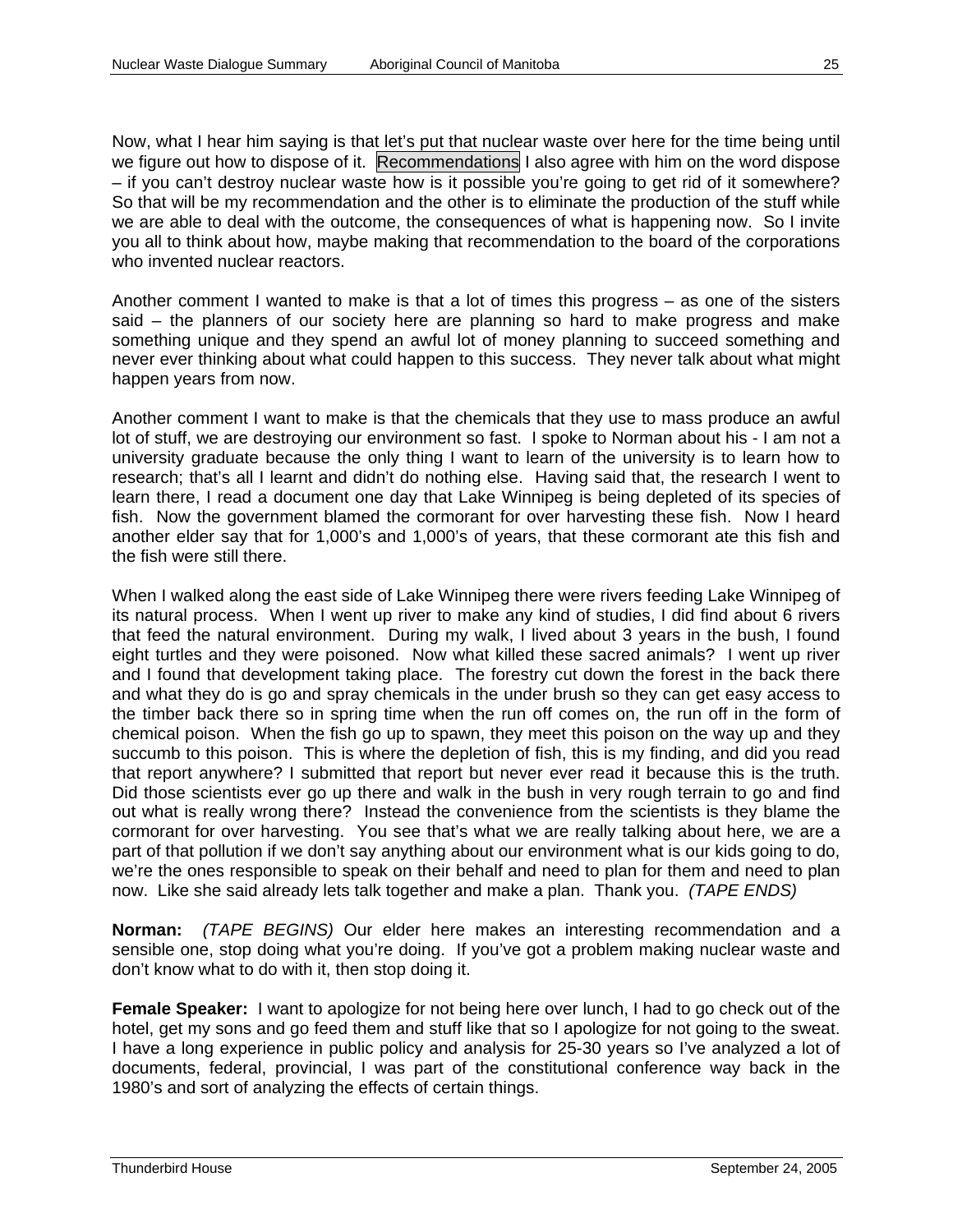Concern Just one comment, one of the things that I find that we shouldn't be doing and I find that we're starting to do it is getting pulled into public institutions, commissions, and get pulled into being a member with them and we become sort of tokens, and just because we have an Aboriginal on the committee or commission that's all the consultation we need to do regarding Aboriginal people. So just be careful of that, and sitting on these commissions and being a token Aboriginal because it's really true, you get pulled in and whatever recommendations are made out of that committee or commission, they will say the viewpoint of the Aboriginal is being heard. I don't believe in being part of, for example, we talk about what's happening across the country – like I came from Vancouver this past year, I was up there for about a year and I looked at the Aboriginal self-government initiatives that are going on up there and its kind of like a committee format, they get a bunch of urban agencies and groups together and in the eyes of the government that's going to be the urban self-government for Aboriginal people, that's how their looking at it (For example, there's a big Child and Family Services Initiative and they set up some urban authorities, groups in the greater Vancouver region, and they get a whole bunch of Aboriginal organizations together and they get to sit on these authorities and then you're pulled in and that's you're urban self-government.

The only real comment I can make about that is they are elitist because they don't represent the grassroots. They get board members from these different organizations/authorities and they don't even have membership or elections for membership, these groups in the city, but they get to sit on these big committees and that's urban self-government. So I don't believe that if we get direct representation from our people, we get direct involvement from our people. I don't have any confidence in being part of a process where their consulting you, say they represent you, and come up with a report and take it to a government and say this is the way that our people think. Be careful of that because that's going to happen and what's going to happen all across country is they're going to follow up what's happening in Vancouver and take it out east.

About this particular issue, there's lots of ways we can deal with it. We don't have to necessarily have to be in support of the 3 options put before us – like to leave it where it is, put it in a centralized location or the  $3<sup>rd</sup>$  option – we don't have to necessarily agree with those options that are there. What I'm going to do when I get back home is I'm going to first educate my family because family to me is important because if you don't educate your family and have responsibility for your family then what right do I have to go to another group and say this is how it is, you got to start from home. But I probably will have to talk to the professor who sent us from Brandon University and just give him the information we're reading, what happened, and maybe we will decide we want a meeting in Brandon on the issue and maybe have some recommendations from there but I can't stand here and say this is the recommendation I'm making to this particular organization because I have to go home and inform them.

I've been involved for a long time, ever since I was 17. I have been involved in different organizations, been involved in lobby activities, how to do that the best way and I have come to believe over the years that non-Indian institutions, we have to start educating our own people; our young people, our families, go to your leadership and write them a letter telling them this is what I believe about this issue. I took a stand with my Chief and Council on the developments that they were supporting back home; they were supporting diamond developments, hydro and I said don't. I said I can't go into the sweat lodge and say to Mother Earth that I supported something that is going to create pollution and harm Mother Earth. I can't do that to my Creator, I can't support these developments because this is what they do. So we have to start family, community then reach out because we have a responsibility to our communities to, not necessarily like we live in an urban area but I have family and clans back home and I've got to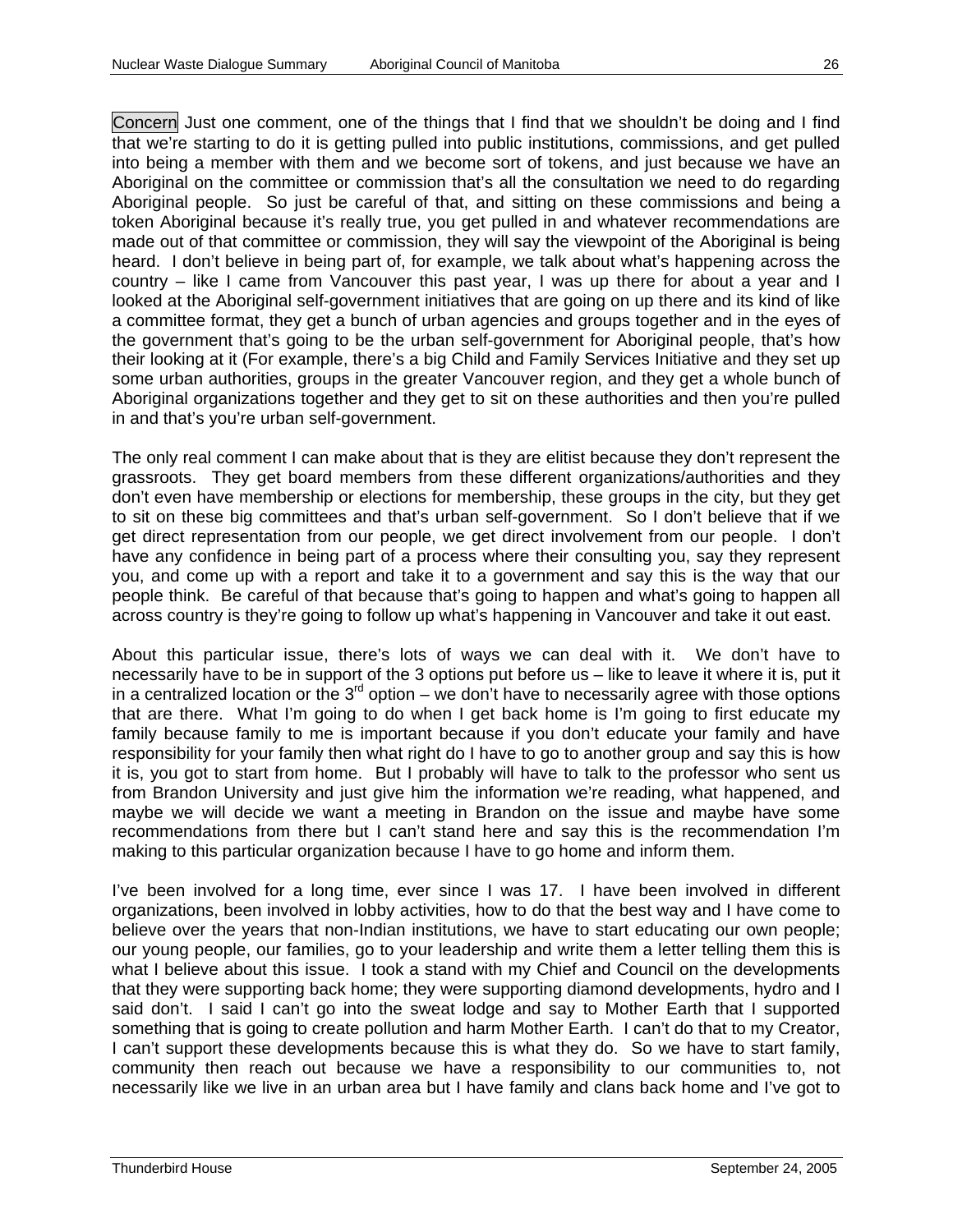make my viewpoint heard on the way that I feel about certain issues so we have to do that to. So thank you.

**Norman:** Thank you very much, well said. You know the point raised is that yes, we have to be very careful that when we get an open door of invitation that we don't jump at that invitation and put ourselves there on other ground with other people where we will be swayed, we must be careful, as she cautions us. The door is open but we must not just walk through and say we are here at your board table and we bring the views of our people here that can be the wrong way. I think she is right in saying that we must bring it back to our families, back to our communities, back to our grassroots communities and we must find a way of sending our voice forward not just one person sitting at that board table in Ottawa. Thank you. We will take a break and come back in fifteen minute and wrap up the afternoon.

#### **Break**

**Norman:** We have 2 good ladies here that would like to say a few words. There are a couple of acknowledgements as well that we need to do before we end this afternoon. The reason that we were able to come together today is because the Congress of Aboriginal Peoples (CAP) provided some funding for this purpose and it came through the Aboriginal Council of Manitoba (ACM) of Winnipeg and we want to acknowledge that to make sure that the people that deserve the credit get the credit basically. So CAP thank you for your contribution and allowing us to come together today. Mary, you had some things you wanted to say, I invite you up.

**Mary:** I just wanted to follow up on some of the things that the lady from Brandon was talking about on self-government. You know I don't think a lot of the Aboriginal people realize that we're being corralled by the federal and provincial government and the civic governments. We have the Assembly of First Nations (AFN), the Métis National Council (MNC), the Congress of Aboriginal People (CAP), the Inuit and the Native Women Association of Canada (NWAC). The federal government only recognizes the AFN, Inuit and MNC. Those are the 3 groups that when they meet about health in November sometime, well, they have already signed an accord regarding health so now their are supposed to be talking about how much money they will require. And so an organization like the Aboriginal Council of Winnipeg, which has been around for the last 30 years, was left out of a lot of political activity because we didn't have enough provincial association and so therefore we weren't part of any of the national groups as well because the Aboriginal Council recognizes all Aboriginal people, whether status or Métis or whatever; the membership includes that. And that was decided by 350 people here in Winnipeg, a long time ago.

ACW History: Anyway, I just want to give you a brief history of what's happening because it scares me because like I say we are being corralled and nobody is saying anything; everybody is afraid of everybody. When I was the President of the Aboriginal Council for 3 years that's when self-government was first talked about and it was called *"Gathering Strength"*. So there was no urban governance so the Aboriginal Council got a 5 year contract to talk about what urban governance might look like and so we organized a meeting, the first meeting we organized there was 800 people at the meeting and we broke them into groups of twenty and the young people facilitated the meeting and so we had 400 tables. We started at 4:30 and ended at 7:30 so they could go to bingo *[crowd laughs]*. But never the less, what happened was, because as President of the Council I didn't really know what we would do as urban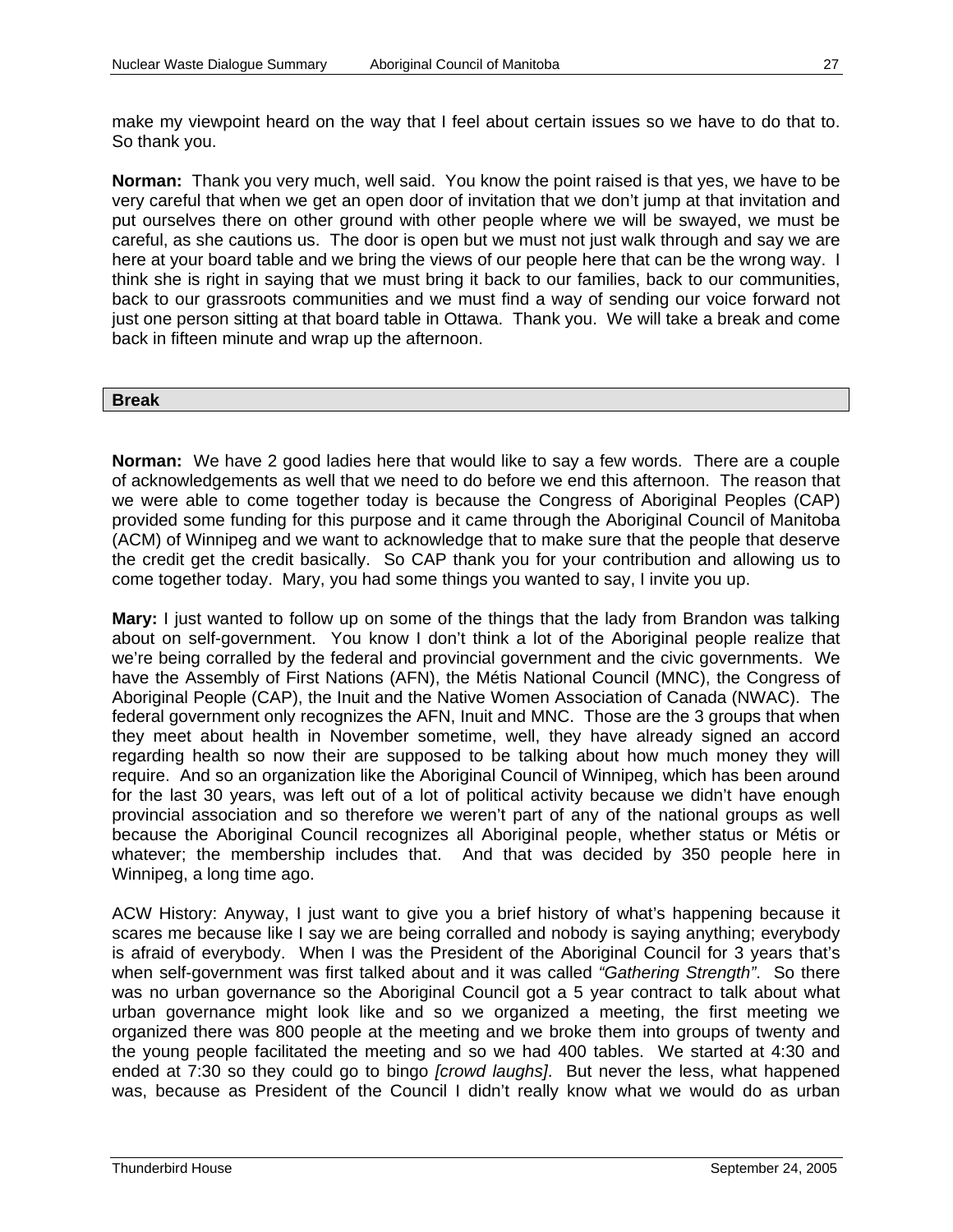Aboriginal political body, we're supposed to be representing all these people and, as the lady says "who are your members". So when we had the meeting it was designed so that everybody would have input and everybody was given an opportunity to express their point of view; nobody was right and nobody was wrong.

After the  $1<sup>st</sup>$  meeting, the priority was employment, so we already had employment agencies in Winnipeg so that was easy to make happen. The second time we had a meeting there was 500 people and we went through the same process – we provided child care, transportation, supper – we started at 5:30 and ended at 8:30. People liked coming because they knew what the result was from the previous meeting and what we were trying to achieve at that meeting. The next priority was education and so we worked on that and have the Aboriginal campus here on 181 Higgins and have been growing ever since. We now have early childhood all the way to grade 12, and now they will be going into some of the skill training.

So of all the meetings we had, we had 5 institutions that were identified, they were employment, education & training, health, justice and the spiritual/cultural side, and this was the last item that was on. So we signed that agreement and Mayor Susan Thompson at that time said I want to do something for the Aboriginal people so what should I do? I said give us respect, recognition and opportunity. So I came back to our Council meeting and they asked what I said so I told them what I said, and they said did you ask for money? So I said how much do I know to ask for? They wouldn't give me \$30 million dollars anyway. So that was how this building and land was gotten. The city built it; we didn't have any of the money. I asked for a copper roof and hardwood floors because we had to take the environment into consideration – there's no air conditioning in here or basement. We met with the elders and others, about 350 people when we discussed what should go on here. That's how Doug designed it, we met with him, told him how we thought it should be so then its designed like a sun dance lodge, the 4 directions, everything in this building has some sacred significance to us.

So I just wanted to also mention this political agenda that the government has. Our leadership is being sucked into believing they are self-governing when they take over education, health, but are not really self-governing because they take money from the federal government to deliver a program that is under funded, that's all. They don't get all the money the government spends when they run a program. When we took over the friendship centre program they didn't give us – when each government department has at least 5 other departments to work with and they call that the desk - and all the money goes in there for administration. So when we take they don't give us money for administration they just give for the program. So then we have to take money for the administration from the program money and so we run short of money before we even get started. Like we just had childcare services transferred to over MMF and AMC. Well I used to sit on the board of child and family services and we were always \$6 million dollars short every year, we were in a deficit and they never increased that budget. They put an order in council and paid off the deficit because we were part of the government. I don't know what MMF is going to do when they run out of money, they are not part of the government, and they just deliver the service on behalf of the government.

To me, that's not self-government. Self-government to me means that all people at the community level should be voting. Who votes for the Grand Chief? We don't vote for the Grand Chief. I don't vote for the Métis National Council leadership, you know he has about 8 or 10 delegates at an annual meeting and gets elected. You know it's imperative for us as Aboriginal people to get involved. We can't question our national leadership, you guys will get your funding cut off. I can challenge the Prime Minister, he's not going to take it out on me, and he's not going to black ball me. I've been down in this community for 35 years and what's happening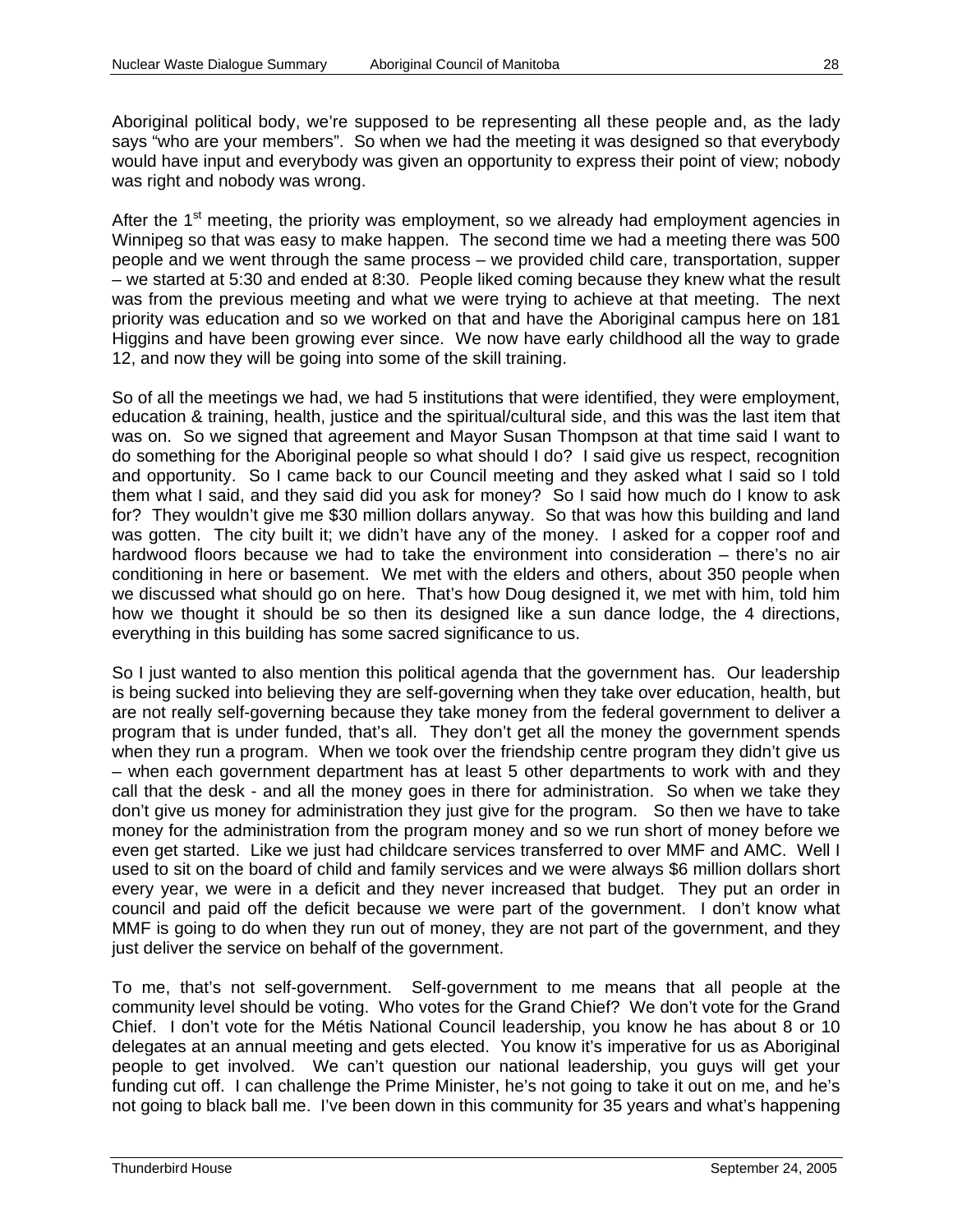to the Aboriginal community is there's getting to be – you know at one time, if somebody came here and said I'm stuck here and I want to get back to the reserve, we'd call Indian Affairs and they are taken home. Now, we have to call the Band office, and the Chiefs travel a lot and if he's not there, nobody's there to say you can do it. So when we were here trying to identify what self-government would look like, we researched Washington D.C. because it's a separate little thing from the state and it has a kind of self-government but with lots of problems so we didn't use that. So we studied the Vatican model. The Vatican has a small piece of land there and has their own governance so that I something happens in that area, they have their own law but if someone commits a serious crime, well then the Italian government takes over the proceedings.

When you look at the church, every diocese has to be financially independent. But the church has its dogma, the tenets, everything the church has applies to me here in Winnipeg as a Roman Catholic and so we have one leader but our own individual communities to look after and if one community doesn't have the financial resources to look after themselves, then the communities that have more money contribute to that community. All people have to be involved in it and many of the decisions that are made for it. So that was the model we choose because Aboriginal people don't all live in one area, we have 62 reserves – with the same amount of Métis communities.

So my background is community development and in that there are 2 kinds: psychological community that we all belong – we are all Aboriginal, and the other type is a geographic area, so we as urban Aboriginal people, we have a psychological community here. Those are the kinds of things that you young people have to be aware of, so that every time there is an agreement signed, you're losing something. At one time you could travel the railroad, and all you had to do was pay half fare. In some places you didn't have to pay because of the land that they took and whatever but now you have to pay 75%. When Via Rail had a conference here, there were no Aboriginal people at that conference so I spoke up and I got shit from the Chiefs, they said you're not a First Nations person so how can you speak for us. It should still be applicable today.

I think its great to be self-governing but I think we also have to pay taxes to ourselves, our government, because as someone said, the Chiefs are employees for the government because that's where they get their money from. That's not treaty money you're getting its contribution agreements that anybody can apply for. So when we are talking about self-government, to me, it's not just delivery of service on behalf of the government because legislation has been changed, the CFS industry is still child protection and we are not going to take children away but if you are not doing your job how long will the government let you keep your contract. So those are the kind of things we have to watch when we look at self-government and we have to unite and that's the most difficult thing we can do.

I think Norman had a great idea, I turned 65 this year and most of us here, what we have to do is work together as elders, the division in our communities is unreal and that's why nobody really listens to us because they can just go to somebody else and they will have a different point of view, and like the lady says, people are appointed to boards and what not. There is a massive amount of money coming to Winnipeg. Right now there is the Urban Aboriginal strategy, it's a 5 year program, and is \$75 million dollars and there's a committee set up – I just got appointed there for 3 years – but we haven't had a meeting with the grassroots people as to identify…and already the government has the policy on how it's going to be delivered so we're going there and saying okay. You are never sure as an Aboriginal person who is going to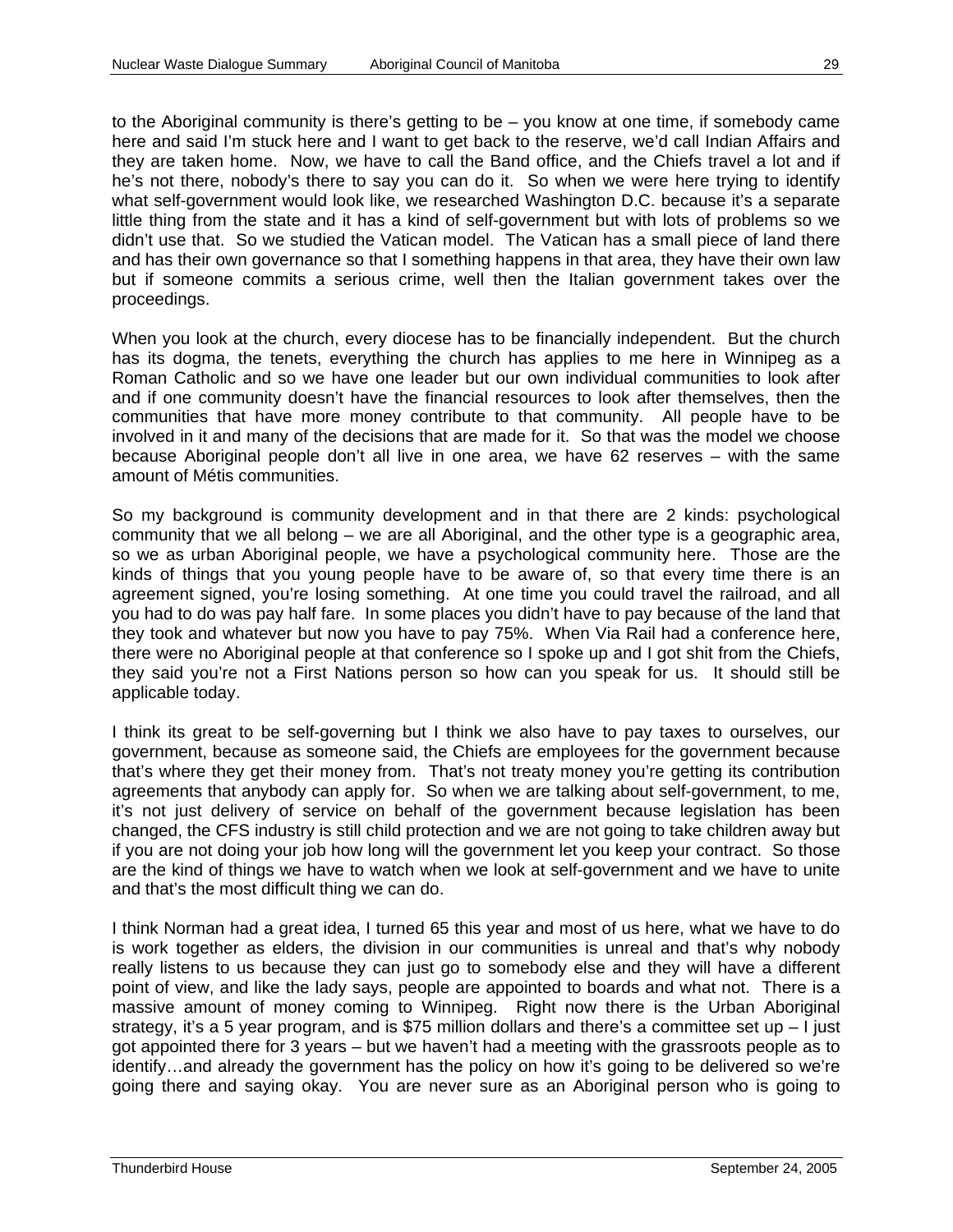support you. So it's pretty tough to be a leader when you need support sometimes and you're standing there all by yourself.

Those are the kind of things that young people will have to work on. When I was young we were demonstrating all the time. George Munroe would get us going and we'd march down the street and demonstrate and we got some of the things we wanted but under government we got to get our own money because as long as government is giving us money the will tell us what we're going to do and how we're going to do it. When I get money I don't always do the way they want it done. And Mary Wilson works across the street here at the emergency shelter and we met with the sniffers and all that, and it was the sniffers that told me to build that sweat lodge there because they have no money to get out of town, no money for tobacco, to buy the fruit needed for a food offering. Then one year I didn't get funding. This year I'm only getting \$25,000 from the federal government for this place and the province gave me \$25,000. So that's why I'm still here, I'd like to set it up before I leave.

So I think as Aboriginal people we have it in the palm of our hand to be the leaders in the community. 50% of the people that come here for the rites of passage are non-Aboriginal because they are looking for something they can't find in the non-Aboriginal world – the lodge, the same thing. This is something they respect and these are not just people that come in so they can set it up somewhere else. So now I hope we can have a children's portion as the numbers have increased over the years. I just wanted to share that little bit of information with you and inspire you to and let's get this nuclear waste issue solved. I think we will do that because you young people are very intelligent and if you get the help from the elders, from the natural law, how can we lose. Thanks.

**Norman:** Thank you Mary. There's one other voice we need to hear. Please come forward.

**Female Child:** Hi.I hope you had a good day today.

**Norman:** We had a gentleman join us now, just off the plain I think, Larry it is good to see you, thank you for coming. I still have some things to say but Larry if you have some words I'd like to have you up. Larry is the President of the Aboriginal Council of Manitoba.

**Larry Wucherer:** Hi. When I hear Mary talk I always get inspired and the reason you have this today is that I was coming to Mary to talk to her a couple of weeks ago and Mary starts telling me about this idea she has but needs money and Mary, with me, she doesn't tell me what to do, she's subtle, very nice, and she says wouldn't it be nice to get the elders together, the students, and we talked about this nuclear waste stuff. Being the bright guy that I am, I'll find some money and that's what I did. We talked more about it and there's 2 ways to go about it, you can attack it or work within it. I guess for me I would rather work within it because I think there's a time to fight, a time to protest but there's also a time to know we have to be a part of something.

Mary went to this national meeting about this stuff. The government tried to get these elders together to I guess do some white washing but went there and said you want to use us that way but how about you think about having an Aboriginal component here, have a commitment to the Aboriginal people, how about you really work with us. So she came back and part of the thing you're doing today, the talks you're having, and Norm here is going to do a report, and part of what I was doing in Ottawa last week, is talk about this to.

I am amazed by Ottawa because the people there don't have a clue about what's going on. All these people that work on this nuclear stuff out there when I told them about the idea, I said why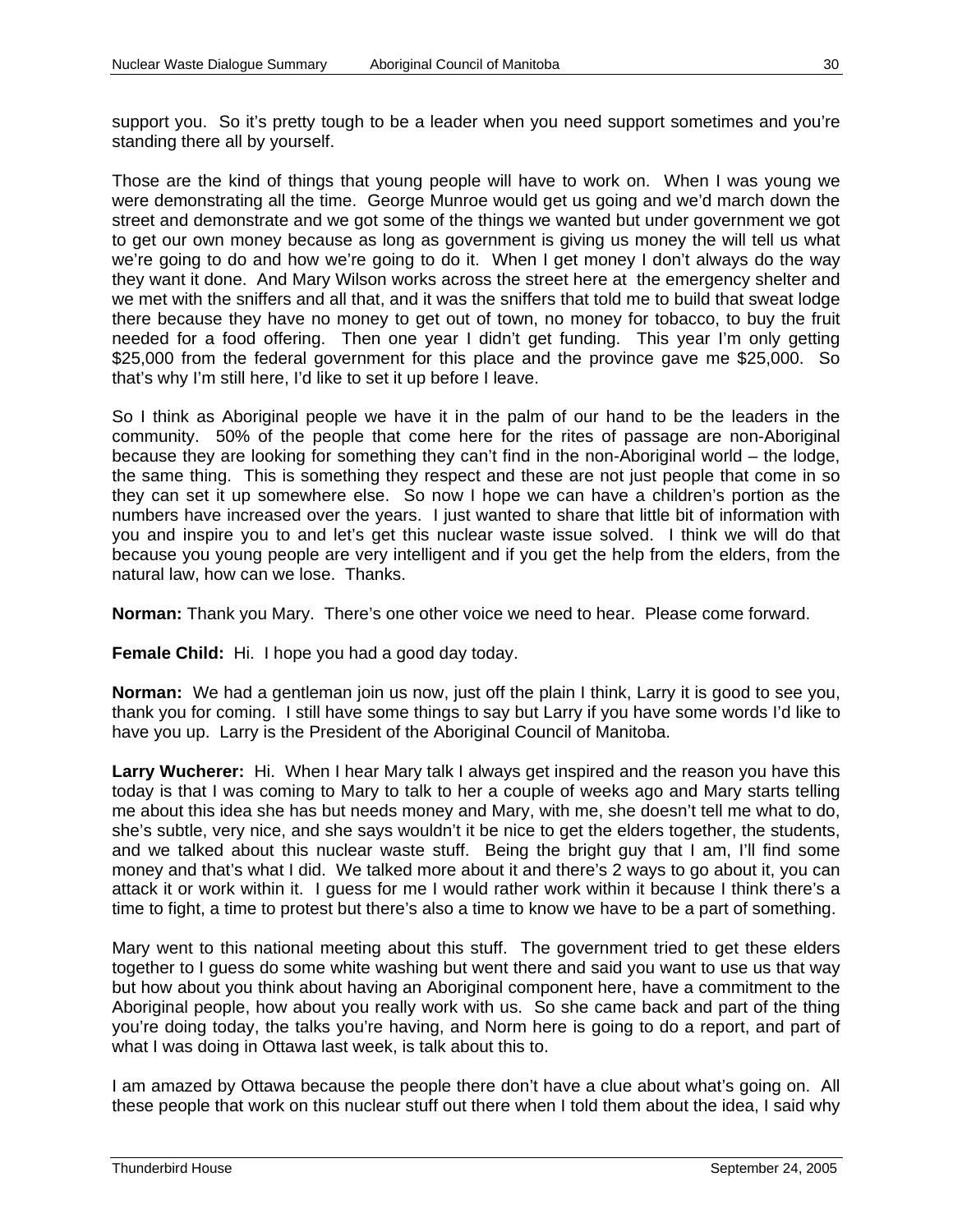don't we do that – you'll see the report, the recommendations that come from that, we want to be a part of this thing. I thank you for all coming here and sharing your time. I know it was short notice because I only met Norm a week and a half ago when I got the money so we just said lets just do this. The reason we're rushing this is because the government has a final report they are going to be tabling in November and they have a deadline of October  $5<sup>th</sup>$  or something so we have to get this stuff done right away and sent to Ottawa.

So just to add on to what Mary was saying, we don't want to just involve you here, there are so many other things – in November the government is going to announce \$3-5 billion dollars for Aboriginal people in health, housing, economic development, education and relationships. Anyway part of why I went there is to ensure us urban people through out the province get a fair share of that because so many times, with all due respect to First Nations and Chiefs and the Métis Federation, they always seem to forget us urban people. They know it's not right and I went to some meetings there, and the bottom line is that we got to figure out a way to let Ottawa know what we want here. Right now they are just talking about giving all the money to the Chiefs and to the Métis.

I don't know about you but a lot of urban groups in Winnipeg are worried because they don't want t be taken over and want to continue to do good work. We don't want to have to be nice to or kiss up to at a First Nations group. We have been doing our own thing in urban, I mean, look at this place. Mary has been in urban 30 or 40 years. Anyway, having the tenacity to do things under housing – we want more housing, more homeless programs – like the housing shelter that Mary talked about, we did that together, even our own people didn't want us to have it, our people are even scared of our own people down here. I was talking to staff back there and they were saying the feedback they have been getting today is you want more meetings. Health is important to all of us and it was talked about. I met one of the senior bureaucrats on the place and Monday is the deadline, and putting up road blocks.

We'll figure out something and we want to make sure the Health & Wellness Centre, like the Mamawi's, the head start programs – that's funded under health – we need more. The treaty people here, you know they cut back what your benefits are and allow certain things and some cases you have to pay first before you get it. These are things we have to tell the government to stop doing that and listen to us; we're better at working with us, don't just give our rights and privileges away to someone. That someone I mean by like the AFN, Phil Fontaine, great guy, but do we get to vote for the Grand Chief? Where is the democracy, where do the grassroots people get to speak? We have to make our voices heard because in November they are going to decide so we have to tell them what we want. Over the next couple of weeks we are going to be doing more of this kind of thing.

So I think we have to change our ways of thinking on these things. Like we are making some inroads in child and family, we now have a Métis and First Nation one, well for these other areas a lot of people make money off our misery but if we take control of all these programs and run them ourselves, and we can do that, we can start building that self-government for us. By creating our own wealth we start supporting ourselves. I remember somebody asked why those East Indians have everything. I said well, because they work together as families. The Chinese are the same way and the Jewish people are the same too but we got to figure out a way to work together and be united.

Anyway, I'll shut up now and I hope you had a good day. And I hope I said some encouraging words to and I'm keen to listen to what you have to say for the rest of the day. Thank you.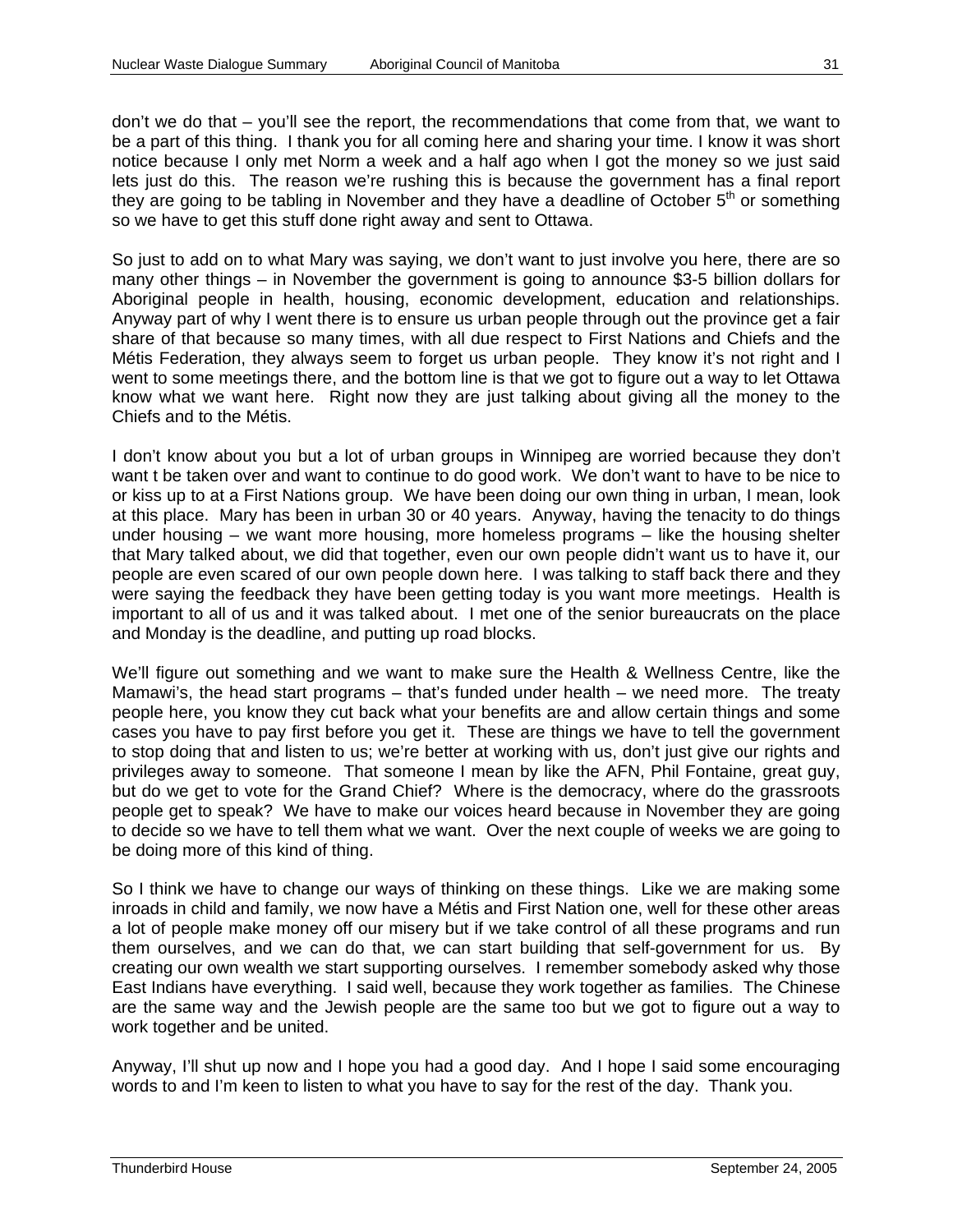**Norman:** Thank you Larry. I want to share with you just in rapping up what sort of recommendations would come out of today. I don't know if you all have one of these, *"Choosing a Way Forward"*, it's an executive summary of a bigger study that was done on nuclear waste. I want you to look in that executive summary and look under the recommendations. There were 11 recommendations put forth by the NWMO and they started talking about his a long time ago and they came up with 11 recommendations and under the *Nuclear Fuel Waste Act (1972)* there's 5 recommendations that were made. We have spent a day talking about our recommendations and how we want to be involved and I can tell you from looking at what they had recommended to what we would recommend to them about our involvement, they will be just as sensible after 2-3 years of talking about it.

#### **2:45 pm Formulation of Recommendations:**

- 1. I want to assure you that some of the stuff we talked about today was very important and in fact because of one of the elders that spoke here today a recommendation that was made was if you're doing something wrong, and you know you're doing something wrong, just stop it; a very common sense approach. That is a good recommendation.
- 2. Another one is how do we get these views here up to the top so that people will be speaking for us as community people? Well, using our national organizations was one recommendation here and given to me. We have to be heard; we do have the organizations, we do have the means by which we can make our voices heard and we can use that.
- 3. Some other things that I put on the sheet over here is Mary mentioned it, togetherness. We have to work on it together as a community and can't do it in isolation of one another or we can't fight each another when doing it. We got to come together in forums like this and we got to work together on this, it has to be a community thing.
- 4. Information sharing came up and we have to teach and educate our young people about what they are going to look at in 7 generations. We have to let them know what they will be looking at and get them involved and keep them involved. It is so important.
- 5. Our young people are important. They are interested and have to know what the topic is. We have to keep the interest up and we have to maintain that. That's my responsibility and yours, no one is going to do that for us.
- 6. We were told to be cautious and don't sell out for money. We are concerned that the nuclear people will approach a First Nations community and there's a good possibility that they may sell out for money offers because of our weak economy, we must be cautious of that. That may have to be brought to the First Nations peoples' attention.
- 7. Another one is to make this a part of the school curriculum; a continuous learning exercise. I mentioned what I would like to see is have us going into the colleges and universities and talking t our college students about nuclear waste and what we are faced with.
- 8. Attending meetings in your community that may go on about this topic, be there and let your views be known.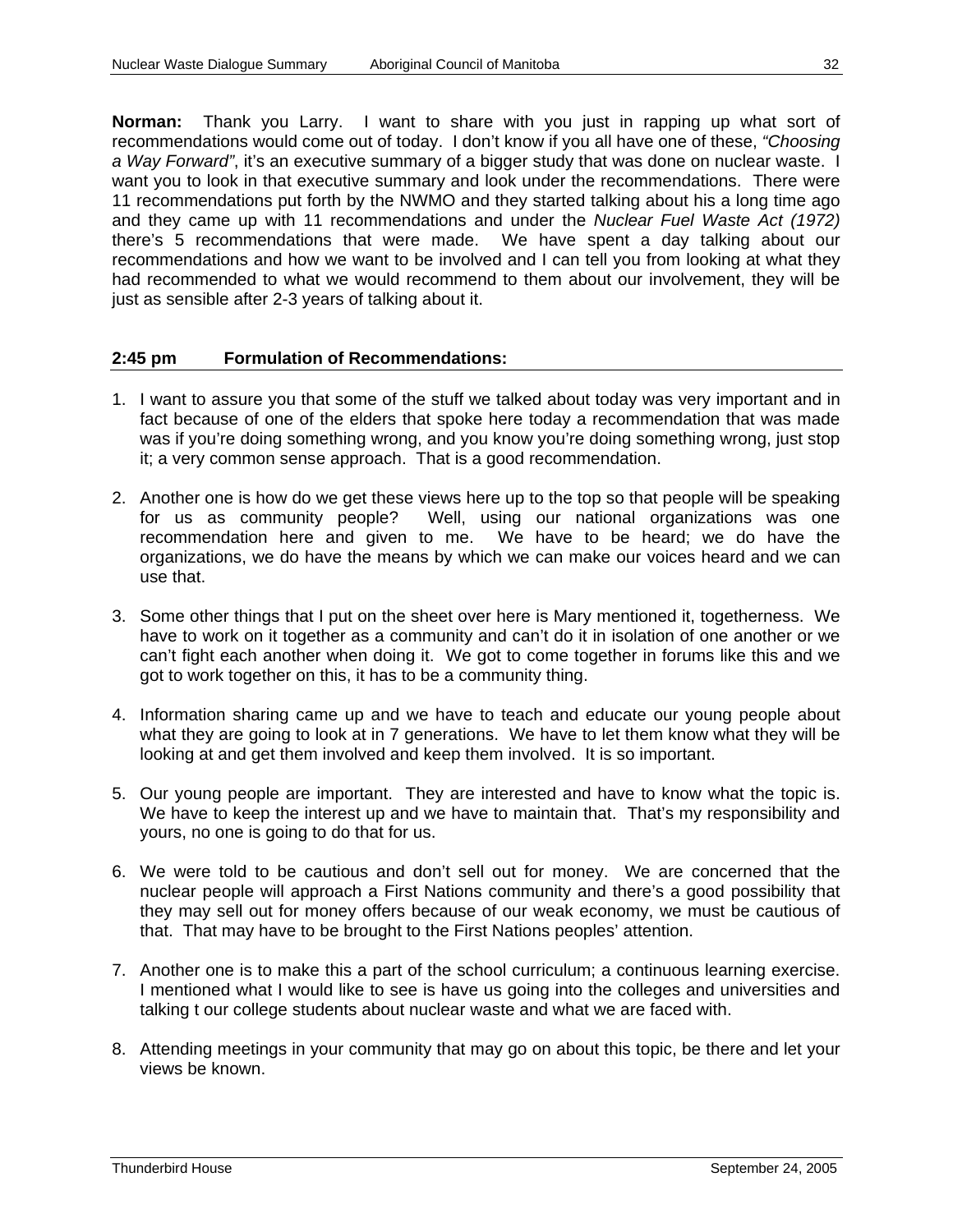- 9. Share our traditional teachings with others, with our families, our children and grandchildren. Share those teachings with them and tell them about the strengths they have, the values that we have in our traditional teachings using our elders for that reason. We have such good teachers and we have to use those teachers.
- 10. Make written submissions to your national organizations or to the NWMO. Write them and tell them your views.
- 11. Use the media, our media. We have good media now and media methods so that we can get our views known. Educate the general public on how we feel. It's our resources.
- 12. Avoid being token representatives; this was such a good recommendation. Again we have to rely on our national leaders to represent us but we also want them to know to be cautious about being a token representative and hear our concerns.
- 13. Use and involve our communities we have to keep doing this; exercising these kinds of forums to involve our communities and especially our children. Bring your young people out, get them involved.

These are the kinds of recommendations and you know there are others but I listed these that I heard today. You may see or know of others that you want to put on here. We will circulate a report and if you want to add others, just write it up like this lady did and send it to myself or the Aboriginal Council and let them know these are your recommendations.

**Mary:** When we were in Ottawa with the elders and the youth, they were talking about that when the report comes out that they would have a separate Aboriginal report and I said I didn't want to have that because nobody would read it. So I said I wanted parallel to the same page of their report. I don't want our report at the end of this piece of paper, I want it right here along side with this because I know what they will do with this, so that's one of the recommendations that we made.

**Norman:** Thank you Mary. It's 4:00 pm and I know that some of you are anxious to call it a day but I am going to give us one last opportunity to come forward and share with us or say something about the day.

**Female Speaker:** I just wanted to add that we never got to the alternative fuels and energy, like what is the alternative to nuclear power. If we reject the idea of nuclear power than we should offer alternatives like with wind power, solar energy. So the government can increase their expenditures in developing and using alternatives that don't harm the environment; renewable energy and not nuclear or uranium energy. I think that's the way to go myself because if we are not going to use nuclear power then I have to offer an alternative.

**Mary:** Maybe we could recommend a moratorium for a number of years – maybe 5 or 10 years. This would give the Aboriginal people time to get some research money for the development of alternate energy sources. I mean most of the dams are on the reserve.

**Larry:** I was reading in the paper a couple days ago that they have the oil sands project. The article was saying that this company from France wants to build a nuclear reactor on the oil sands so they could generate enough energy to extract the oil out of the sand. A lot of this driving stuff is about energy and they're saying they will run out of uranium in twenty years, gas in twenty years, oil, natural gas, we're going to run out of that to. I think that as Native people it